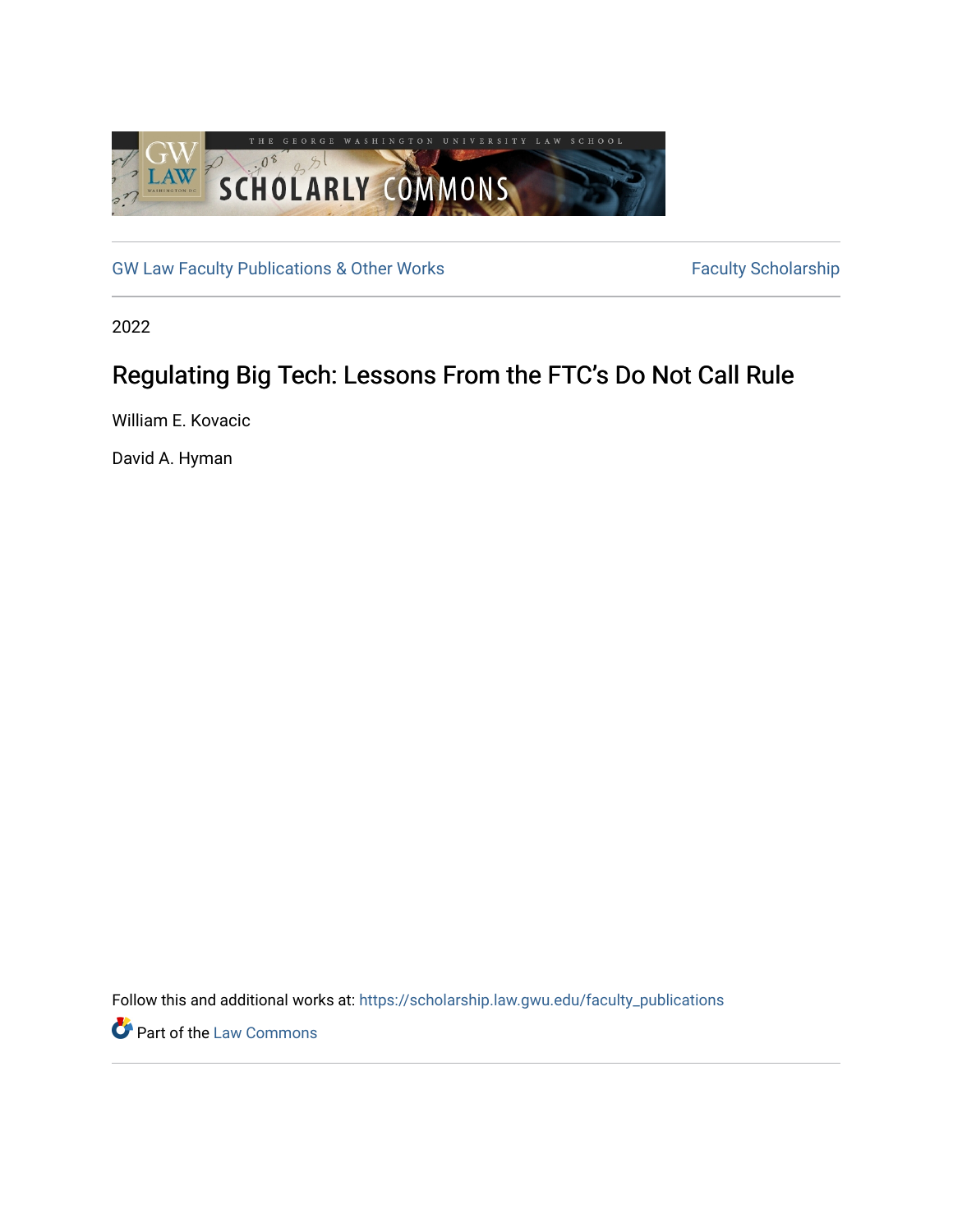## **Regulating Big Tech: Lessons From the FTC's Do Not Call Rule**

William E. Kovacic George Washington University Law School

David A. Hyman Georgetown University Law Center

This paper may be downloaded at: https://ssrn.com/abstract=4042914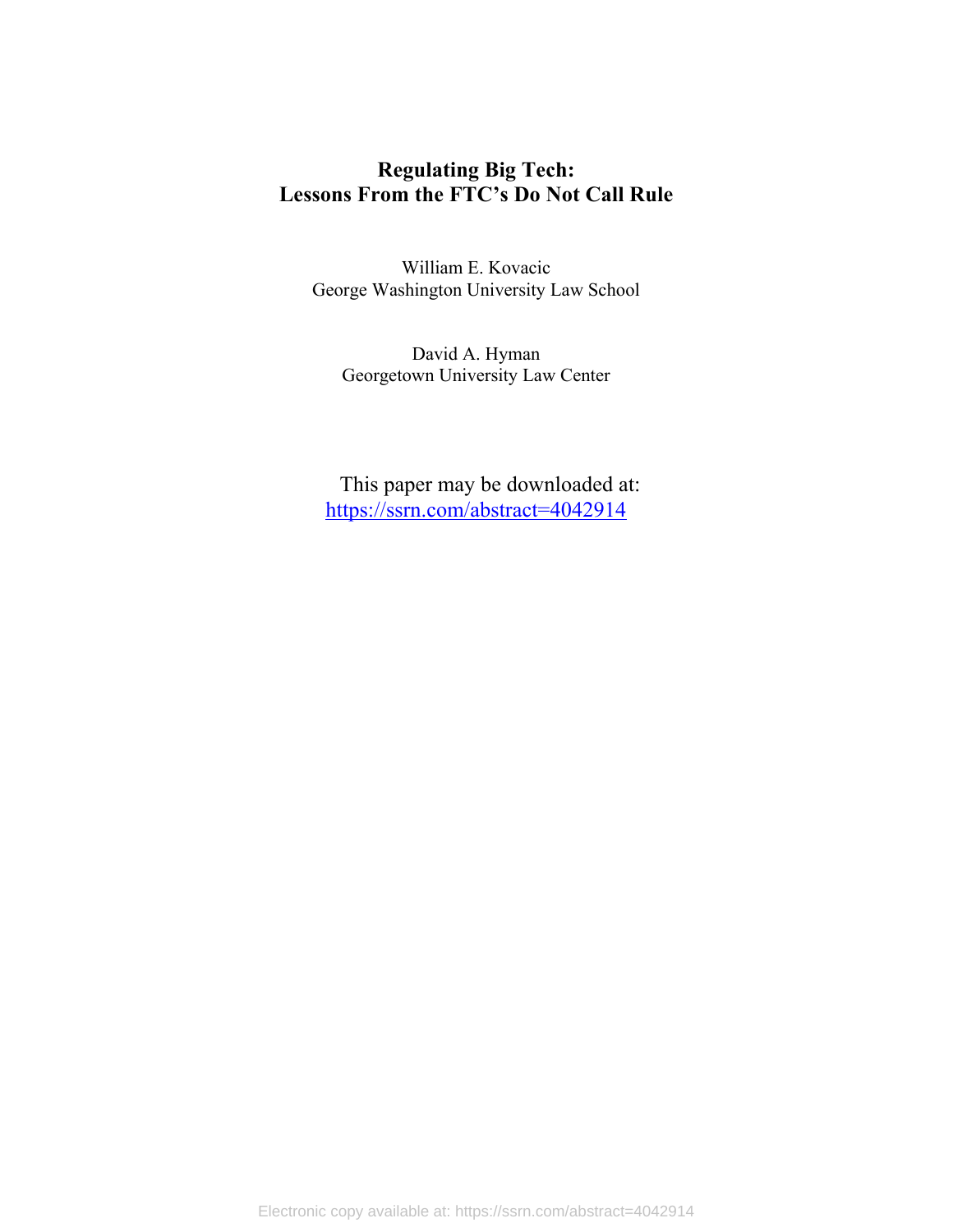#### *REGULATING BIG TECH*

## **Regulating Big Tech: Lessons From the FTC's Do-Not-Call Rule**

William E. Kovacic & David A. Hyman<sup>1</sup>

#### **ABSTRACT**

Big Tech (Amazon, Apple, Facebook, and Google) is under regulatory assault. Cases have been brought against each of these companies in multiple countries around the world, but there is an emerging consensus that more needs to be done – most likely in the form of ex ante regulation that prescribes rules of conduct for dominant information platforms. The European Union and the United Kingdom are well on the way to establishing such frameworks, and the United States appears poised to undertake similar measures in the coming years. Most of the debate has focused on the case for ex ante regulation of Big Tech, with much less attention to the complexities of developing and implementing such regulation.

This is not the first time that regulators have sought to use ex ante regulation to govern a technologically dynamic sector of the economy. In 2003, the U.S. Federal Trade Commission (FTC) promulgated its Do-Not-Call (DNC) Rule, which allows individuals to block unsolicited commercial telephone calls by enrolling in a national registry. The DNC Rule provides a useful case study of the complexities of developing and implementing ex ante regulation of a dynamic industry in the face of substantial legal, technological, and political risks. We identify a series of lessons for those now seeking to use similar strategies to regulate Big Tech.

<sup>&</sup>lt;sup>1</sup> Kovacic is the Global Competition Professor of Law and Policy at the George Washington University Law School. He served as General Counsel at the FTC from 2001- 2004, and was a Commissioner from 2006 to 2011, chairing the agency from March 2008 to March 2009. He currently is a Non-Executive Director of the United Kingdom's Competition and Markets Authority (CMA). Hyman is Scott K. Ginsburg Professor of Health Law & Policy, Georgetown University Law Center. From 2001-2004, he served as Special Counsel to the Federal Trade Commission.

We are most grateful to Chris Hoofnagle and participants in the Privacy Law Scholars Conference and the annual conference of the Academic Society of Competition Law for many useful comments. The views expressed herein are the authors' alone.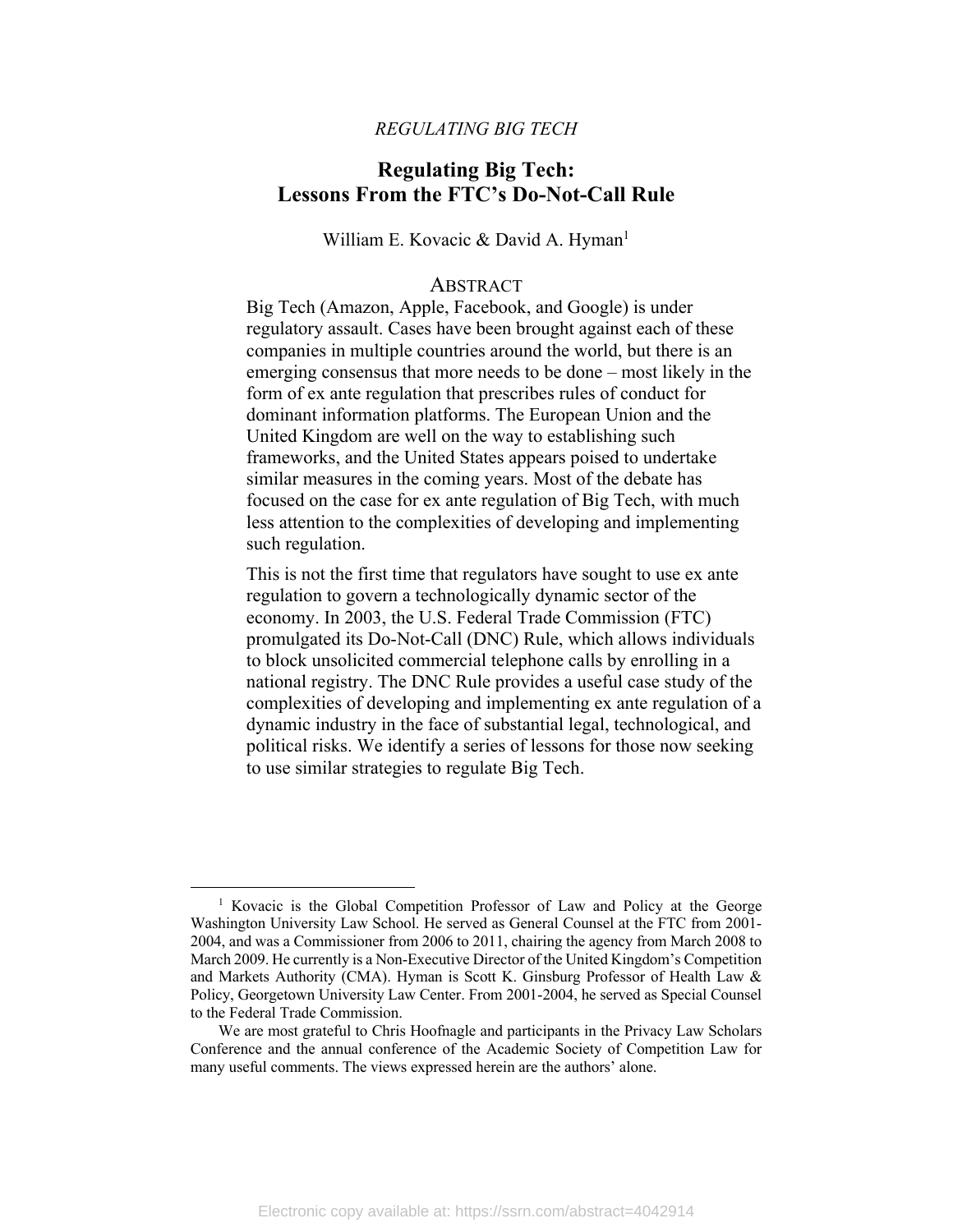## LESSONS FROM DO NOT CALL

| Ι.                                                      |                                                                    |
|---------------------------------------------------------|--------------------------------------------------------------------|
| Ш.                                                      | <b>REGULATING BIG TECH: FROM HANDS-OFF TO EX ANTE RULEMAKING 3</b> |
| II.                                                     |                                                                    |
| Ш.                                                      |                                                                    |
| Α.<br><b>B.</b><br>$\mathsf{C}$<br>D.<br>F.<br>F.       |                                                                    |
| IV.                                                     |                                                                    |
| Α.<br><b>B.</b><br>$\mathsf{C}$                         |                                                                    |
| V.<br>Α.<br><b>B.</b><br>$\mathsf{C}$<br>D.<br>F.<br>F. |                                                                    |
| VI.                                                     | <b>BARRIERS FOR AGENCIES THAT WANT TO LEARN FROM THE PAST  25</b>  |
|                                                         |                                                                    |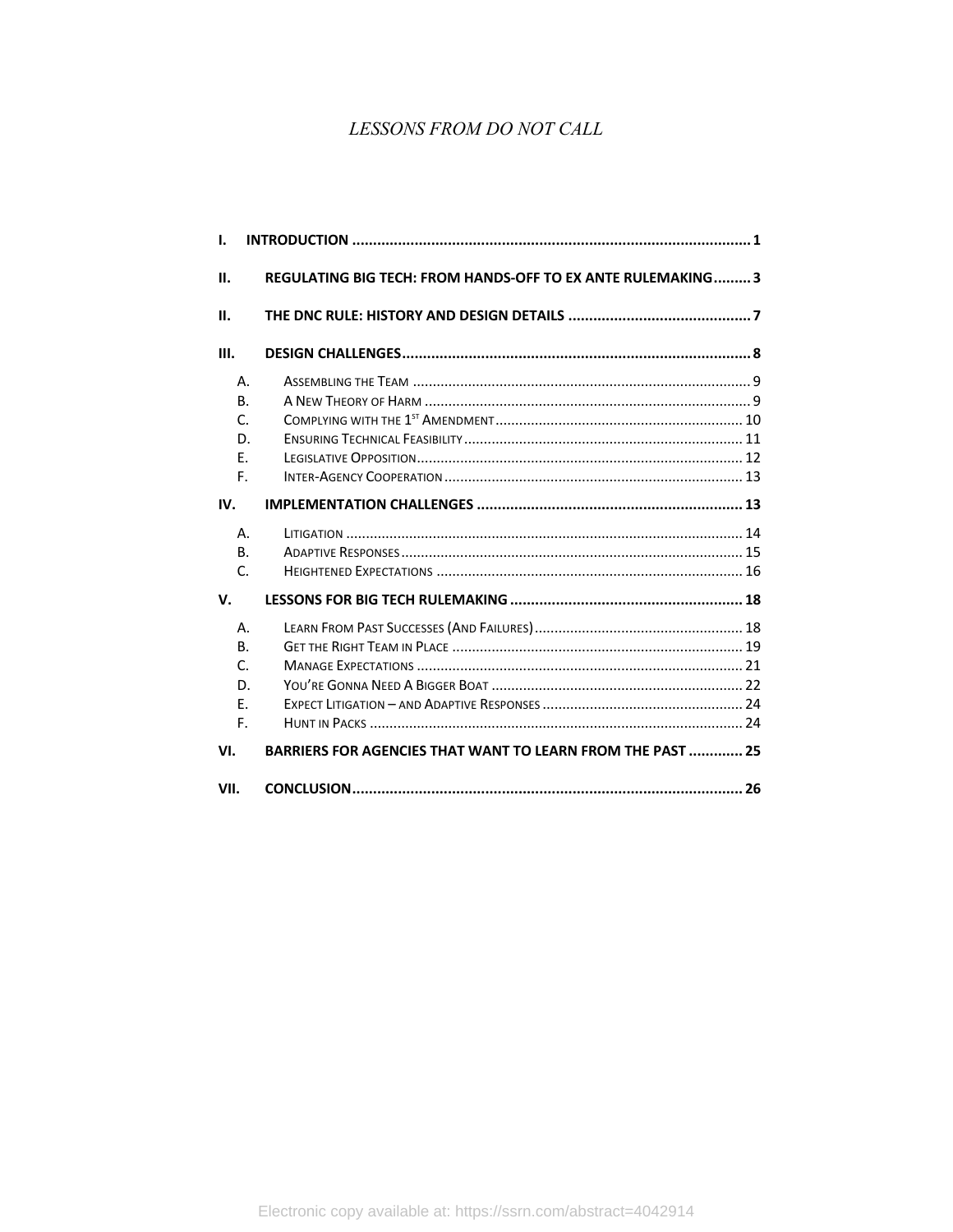Electronic copy available at: https://ssrn.com/abstract=4042914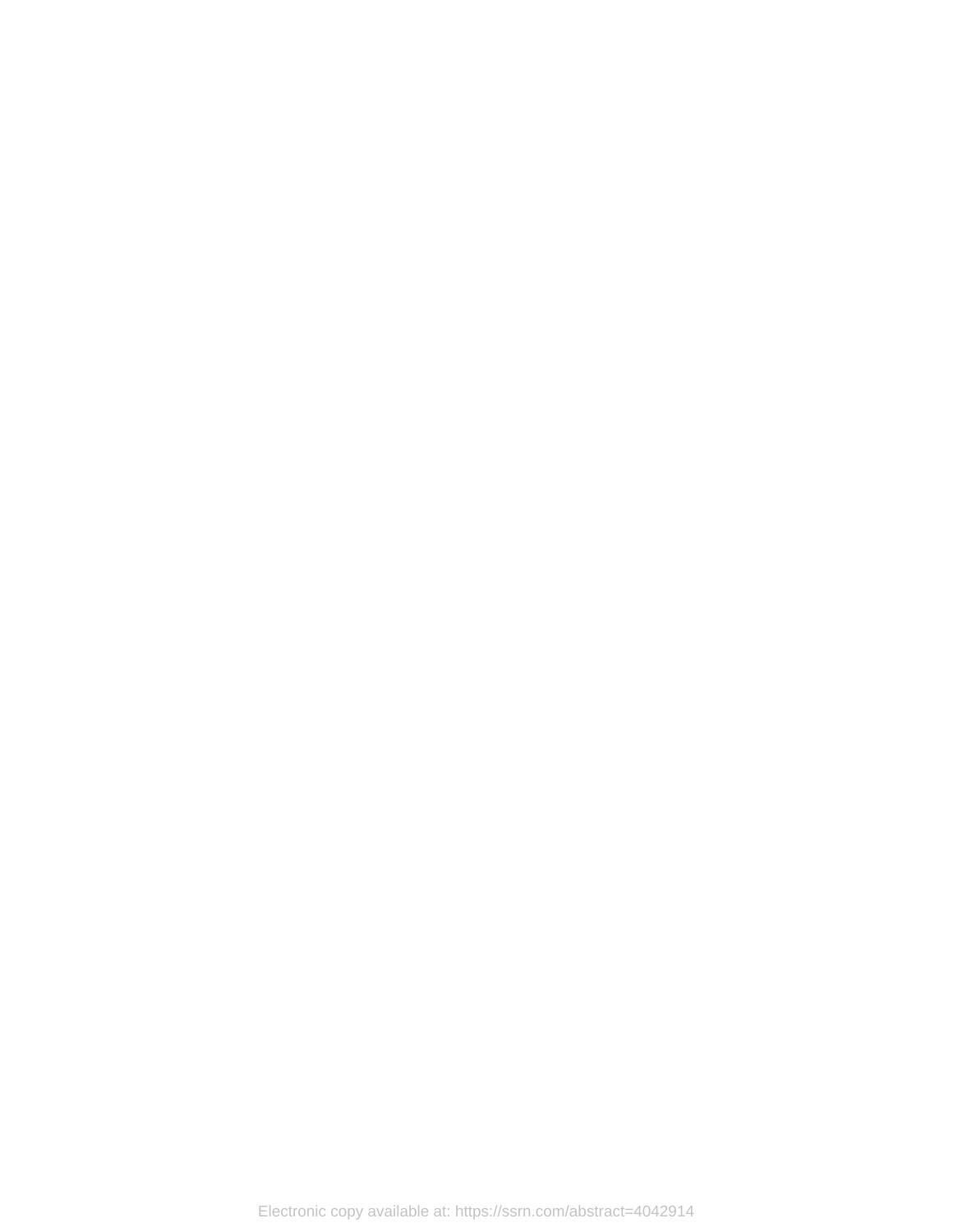#### I. INTRODUCTION

Until quite recently, Big Tech (i.e., Amazon, Apple, Facebook, and Google) was popular. These companies came from humble beginnings, but each became paragons of the new Internet-based economy.<sup>2</sup> Waves of adulation from academics, journalists, and elected officials swept over the firms and their founders.3

In recent years, apprehension and hostility have replaced awe and admiration. Big Tech is under regulatory assault; governments around the world have brought cases against all of these companies, alleging a wide array of misdeeds, ranging from "abuse of dominance" to privacy violations, disseminating hate speech and misinformation, and promoting insurrection. <sup>4</sup> Demands for further government intervention are pervasive - reflecting the perception that truly effective regulatory control requires new or upgraded enforcers and policy instruments. Many of the resulting reform measures rely on the use of ex ante rulemaking to prescribe conduct rules for dominant information services platforms. The European Union and the United Kingdom are in the midst of establishing such ex ante regulatory mechanisms, and the United States seems poised to follow suit.

To date, most of the debate has focused on the case for (and against) regulating Big Tech, with much less attention to the complexities of developing and implementing ex ante regulation.<sup>5</sup> But there is an extensive

<sup>&</sup>lt;sup>2</sup> Amazon and Apple were started in garages. Facebook and Google took shape in university dorm rooms. 3 *See* section II, *infra.*

 $4$  Id.

<sup>5</sup> We address the complexities of implementation in a series of articles, including: David A. Hyman & William E. Kovacic, *State Enforcement in a Polycentric World,* 2019 B.Y.U. L. Rev. 1447; David A. Hyman & William E. Kovacic, *Implementing Privacy Policy: Who Should Do What*, 29 Ford. Intell. Prop. Media & Ent. L.J. 1117 (2018); David A. Hyman & William E. Kovacic, *Consume or Invest? What Do/Should Agency Leaders Maximize,* 91 Wash. L. Rev. 295 (2016); William E. Kovacic & David A. Hyman, *Regulatory Leveraging: Problem of Solution?* 23 Geo. Mason. L. Rev. 1163 (2016); David A. Hyman & William E. Kovacic, *Can't Anyone Here Play This Game? Judging the FTC's Critics,* 83 Geo. Wash. L. Rev. 1948 (2015); David A. Hyman & William E. Kovacic, *Institutional Design, Agency Life Cycle, and the Goals of Competition Law,* 81 Fordham L. Rev. 2163 (2013); David A. Hyman & William E. Kovacic, *Why Who Does What Matters: Governmental Design and Agency Performance,* 82 Geo. Wash. L. Rev. 1446 (2014); David A. Hyman & William E. Kovacic, *Competition Agency Design: What's On the Menu,* 8 EUROPEAN COMPETITION L. J. 527 (2012)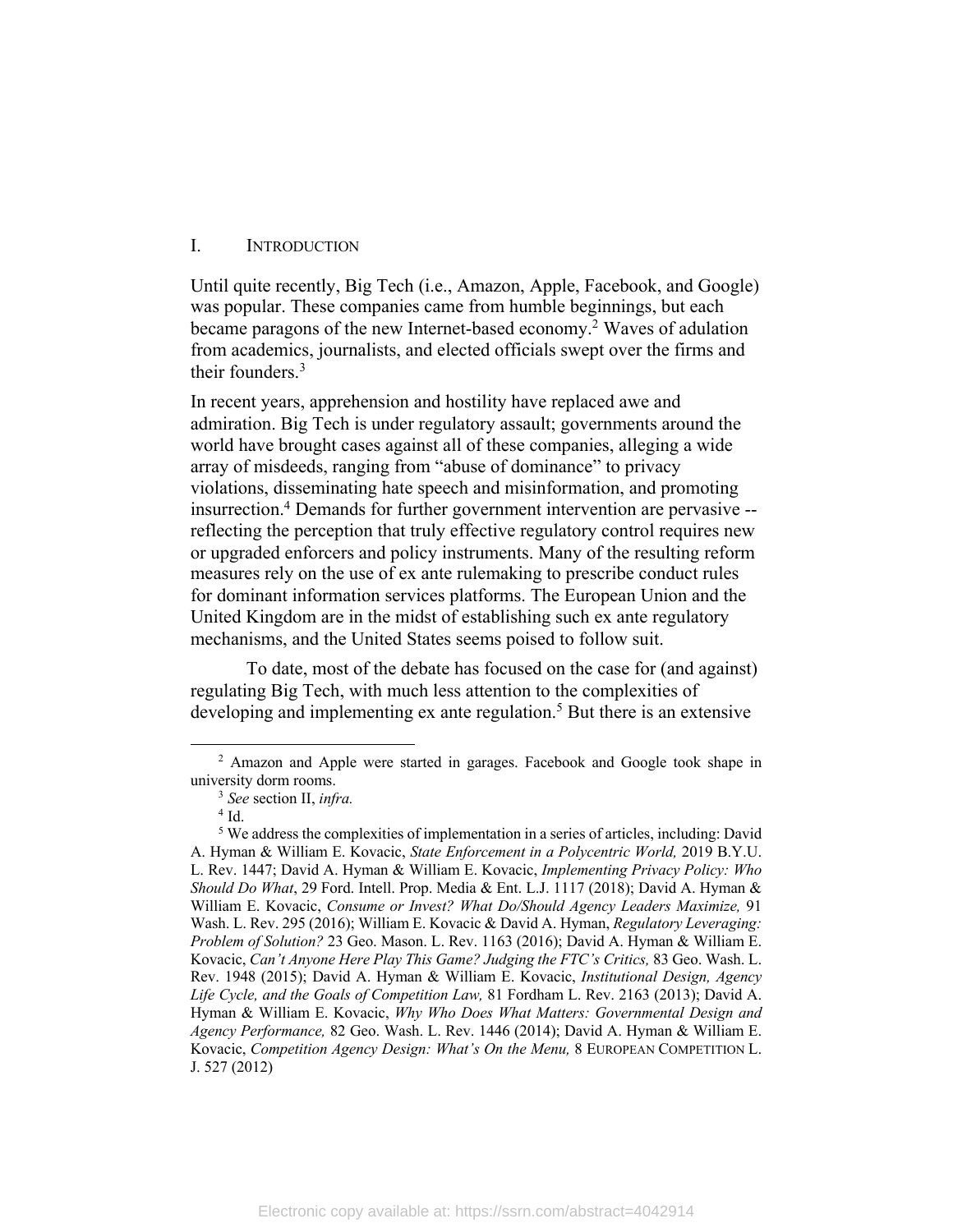list of questions that must be asked and answered correctly if ex ante regulation is to fulfill its promise. For starters, which of the problems with Big Tech that people are complaining about are (and are not) solvable with ex ante regulation? How can regulators acquire the knowledge needed to diagnose these problems correctly and devise appropriate cures? How does the certainty of continuing commercial dynamism affect regulatory design and implementation? What information should be gathered to evaluate whether the regulations are working as intended? How should the regulators go about minimizing the sum of decision costs and error costs, and how should they make trade-offs between these two types of costs?

History provides a useful touchstone for evaluating answers to these questions. Almost twenty years ago, the FTC issued the Telemarketing Sales Rule, generally known as the "Do-Not-Call Rule" (DNC Rule).<sup>6</sup> The DNC Rule allows individuals to block unsolicited commercial telephone calls by enrolling in a national registry administered by the FTC. Drawing on public records and our own recollections, <sup>7</sup> we provide insight into how a relatively small federal agency enjoyed considerable success in protecting the nation's "dinner hour" from unwanted calls.<sup>8</sup> The FTC's experiences while developing and implementing the DNC Rule provide a useful case study of the challenges that are likely to be encountered when agencies seek to regulate Big Tech through ex ante rulemaking.

In Part II, we describe the still-evolving campaign to regulate Big Tech. In Part III, we trace the history of the DNC Rule. In Part IV, we highlight six challenges the FTC had to navigate in designing and launching the DNC Rule. In Part V, we focus on three post-launch implementation challenges. In Part VI we draw six lessons for the campaign to regulate Big Tech with ex ante rulemaking. Part VII identifies barriers to incorporating these lessons into the regulatory process. Part VIII concludes.

<sup>6</sup> Telemarketing Sales Rule: Final Rule, 16 C.F.R. 310 (2003).

 $<sup>7</sup>$  Our interest in the DNC Rule is not merely academic or professional. Both of us were</sup> present in the General Counsel's Office of the FTC when the agency created the DNC Rule. We observed firsthand the difficulties associated with attempting to cross the distance between the formulation of a good idea and its successful implementation in practice.

<sup>8</sup> *A Conversation with Tim Muris and Bob Pitofsky*, FTC 90th Anniversary Celebration at 174, https://www.ftc.gov/sites/default/files/documents/public\_events/ftc-90thanniversary-symposium/040922transcript003.pdf ("Someone wrote my obituary while I was chairman and said that they were going to put on my gravestone that I had protected the dinner hour, which is fine. I don't mind that, although I don't think much about what's going to be on my tombstone. Obviously in the general world, my tenure will be most known for Do Not Call.")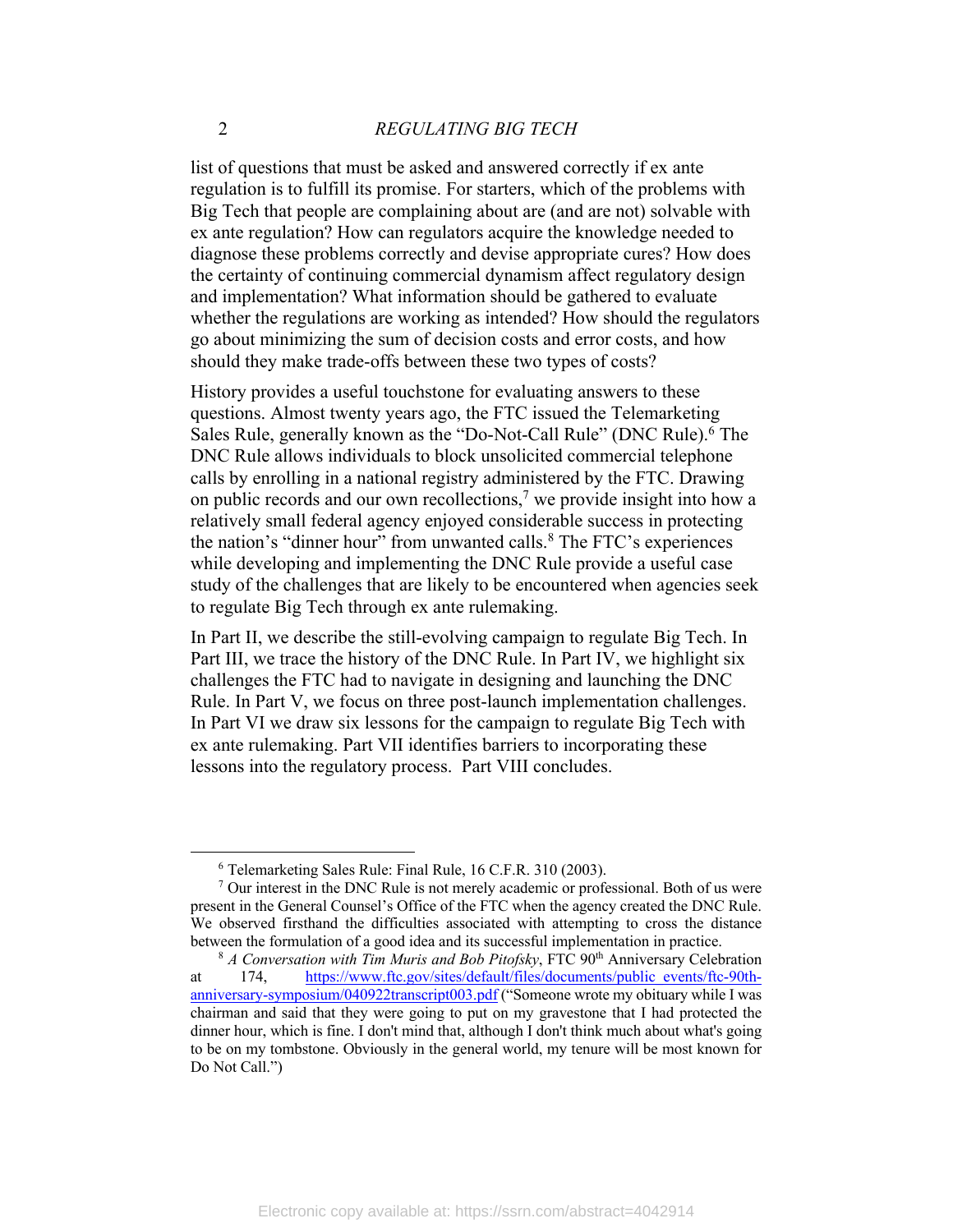#### 3 *LESSONS FROM DO NOT CALL*

#### II. REGULATING BIG TECH: FROM HANDS-OFF TO EX ANTE RULEMAKING

In roughly twenty years, the focal points of modern debates about Big Tech (Amazon, Apple, Google, and Facebook) achieved extraordinary commercial success and became objects of admiration.<sup>9</sup> From the early 2010s forward, this began to change with the emergence of a massive new literature, in scholarly circles and popular commentary, that decried a failure of antitrust and other government policies to arrest dangerous increases in economic concentration.<sup>10</sup> Though not the only targets of criticism, Big Tech has served as an exemplar of what had gone wrong.<sup>11</sup>

Modern discussions about Big Tech and competition policy have featured three competing visions for competition policy.<sup>12</sup> One vision favors the use of existing policy tools to undertake a major expansion of antitrust enforcement, including stronger controls upon mergers and dominant firm

<sup>&</sup>lt;sup>9</sup> Amazon was formed in 1994, Google in 1998, and Facebook in 2004. Apple was established in 1976 but recast itself in the early 2000s with the introduction of portable devices (the IPod, IPad, and IPhone).<br><sup>10</sup> The avalanche of literature includes Josh Hawley, THE TYRANNY OF BIG TECH (2021);

Amy Klobuchar, Antitrust (2021); David Dayen, MONOPOLIZED – LIFE IN THE AGE OF CORPORATE POWER (2020) ; Thom Hartmann, THE HIDDEN HISTORY OF MONOPOLIES – HOW BIG BUSINESS DESTROYED THE AMERICAN DREAM (2020); Sally Hubbard, MONOPOLIES SUCK – 7 WAYS BIG CORPORATIONS RULE YOUR LIFE AND HOW TO TAKE BACK CONTROL (2020); Barry C. Lynn, LIBERTY FROM ALL MASTERS – THE NEW AMERICAN AUTOCRACY VS. THE WILL OF THE PEOPLE (2020); Michelle Meagher, COMPETITION IS KILLING US (2020); Robert Reich, THE SYSTEM—WHO RIGGED IT, HOW WE CAN FIX IT (2020); Binyamin Applebaum, THE ECONOMISTS' HOUR—HOW THE FALSE PROPHETS OF FREE MARKETS FRACTURED OUR SOCIETY (2019); Maurice E. Stucke & Ariel Ezrachi, COMPETITION OVERDOSE—HOW FREE MARKET MYTHOLOGY TRANSFORMED US CITIZEN KINGS TO MARKET SERVANTS (2019); Thomas Philippon, THE GREAT REVERSAL – HOW AMERICA GAVE UP ON FREE MARKETS (2019); Zephyr Teachout, BREAK 'EM UP – RECOVERING OUR FREEDOM FROM BIG AG,BIG TECH, AND BIG MONEY (2020); Matt Stoller, GOLIATH – THE 100-YEAR WAR BETWEEN MONOPOLY POWER AND DEMOCRACY (2019) ); Rana Foroohar, DON'T BE EVIL – THE CASE AGAINST BIG TECH (2019); Jonathan Tepper & Denise Hearn, THE MYTH OF CAPITALISM – MONOPOLIES AND THE DEATH OF COMPETITION (2019); Tim Wu, THE CURSE OF BIGNESS – ANTITRUST IN THE NEW GILDED AGE (2018) .

 $11$  See generally Subcomm. on Antitrust, Commercial & Administrative Law, House Comm. on the Judiciary, Majority Staff Report, *Investigation of Competition in Digital Markets* (2020) (hereinafter *House Judiciary Subcommittee Staff Majority Report*) (calling for an overhaul of the U.S. antitrust system, including new efforts to control large information systems technology giants).

<sup>12</sup> These visions are described in William E. Kovacic, *Root and Branch Reconstruction: The Modern Transformation of U.S. Antitrust Law and Policy?* 35 ANTITRUST 46 (No. 3, Summer 2021) (hereinafter *Modern Transformation*).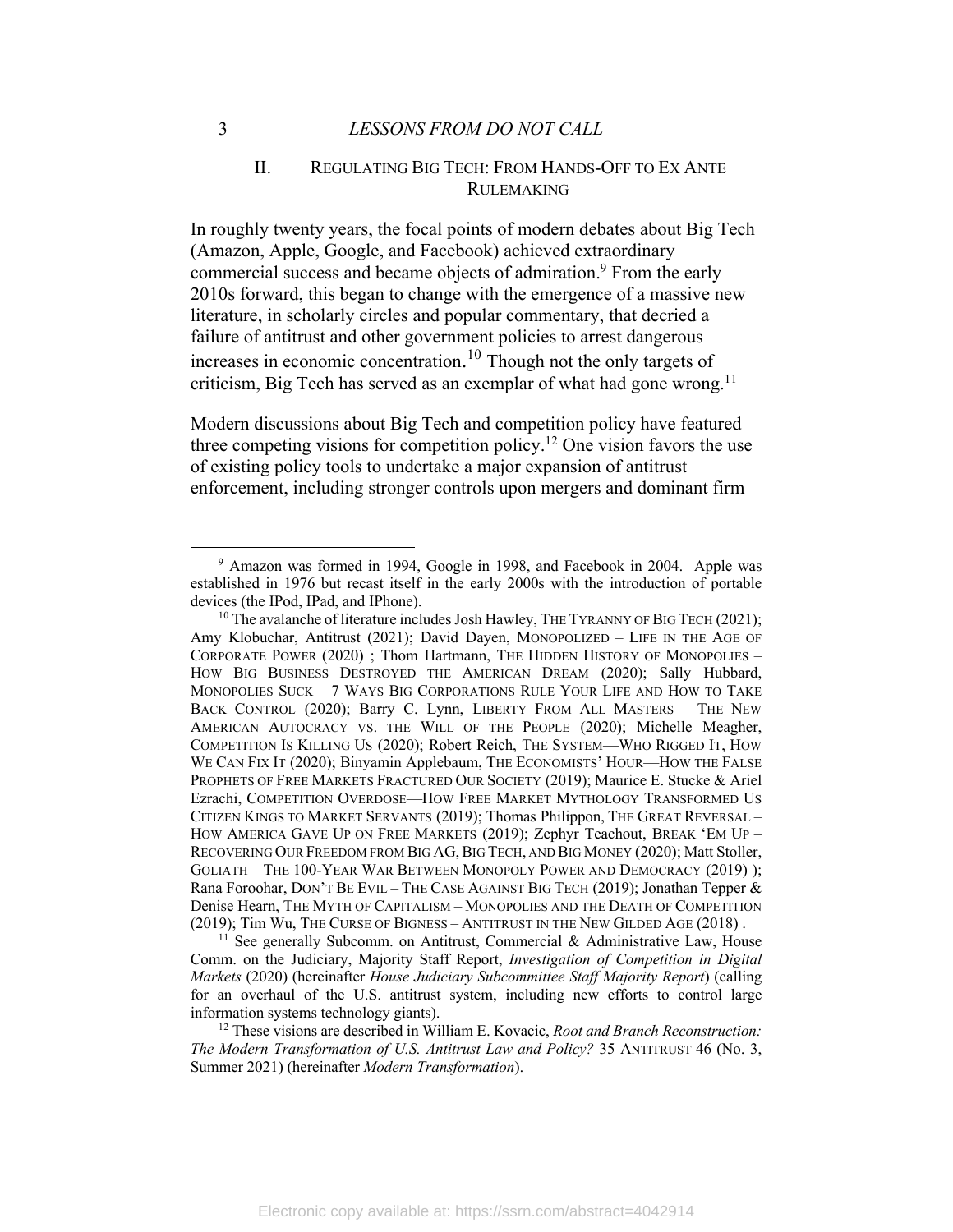conduct.13 The "expansionist" vision operates within a traditional antitrust goals framework (which seeks to maximize consumer welfare), but argues for more aggressive use of existing enforcement tools by antitrust agencies, and believe several restrictive precedents should be overturned, based on recent developments in economics. 14

The second vision involves a top-to-bottom transformation of U.S. competition policy. Often described as "New Brandeisians,"15 transformation advocates call for a "root and branch reconstruction"16 that would re-orient doctrine and policy based on an egalitarian vision of citizen welfare, and strive to eliminate monopoly power wherever it is found. Transformation advocates reject the consumer welfare-driven framework that has dominated antitrust since the 1980s, and argue for an approach similar the one embraced by the Supreme Court in *Brown Shoe v. United States*. <sup>17</sup> Members of this second group now occupy key positions in the federal government.<sup>18</sup>

A third vision opposes both the Expansionists and the New Brandeisians.<sup>19</sup> This "traditionalist" vision endorses the retreat from expansive applications of antitrust law that prevailed from the late 1930s through the early 1970s and welcomes the judiciary's adoption and application of an efficiencyoriented consumer welfare standard.20 They defend a federal enforcement agenda that focuses mainly upon cartel agreements, large horizontal mergers, and government policies that impede new entry into markets. Any changes to current legal doctrine and contemporary enforcement policy must be justified by empirically tested economic concepts, rather than by armchair theorizing.

<sup>13</sup> Jonathan B. Baker, THE ANTITRUST PARADIGM (2019); Carl Shapiro, *Antitrust: What Went Wrong and How to Fix I*t, 35 ANTITRUST 33 (No 3, Summer 2021).

 $14$  Id.

<sup>15</sup> Lina M. Khan, *The New Brandeis Movement: America's Antimonopoly Debate*, 9 J. EUROPEAN COMPETITION L. & PRACTICE 131 (2018). 16 Sandeep Vaheesan, *How Robert Bork Fathered the Gilded Age*, PROMARKET BLOG

<sup>(</sup>Sept. 5, 2019) ("Antitrust needs root and branch reconstruction"), at https://promarketblog.org/how-robert-bork-fathered-the-new-gilded-age/.

<sup>17</sup> 370 U.S. 294, 315-23, 322 n.38 (1962).

<sup>&</sup>lt;sup>18</sup> Lina Khan is the chair of the FTC, Tim Wu is on the Council of Economic Advisors, and Jonathan Kanter is the Assistant Attorney General (Antitrust) for the Department of Justice. Pointing to their previous advocacy of strong regulatory intervention, Amazon, Facebook, and Google have sought, so far without success, to recuse Khan and Kanter from involvement in cases being brought against them. Laurence H. Tribe, *Google's Calls for DOJ Antitrust Head Jonathan Kanter's Recusal Are Baseless,* ProMarket, Feb. 1, 2022, https://promarket.org/2022/02/01/google-antitrust-kanter-doj-recusal-baseless-tribe/. 19 Joshua D. Wright et al., *Requiem for a Paradox: The Dubious Rise and Inevitable Fall* 

*of Hipster Antitrust*, 51 ARIZ. ST. L. J. 293 (2019). 20 Id.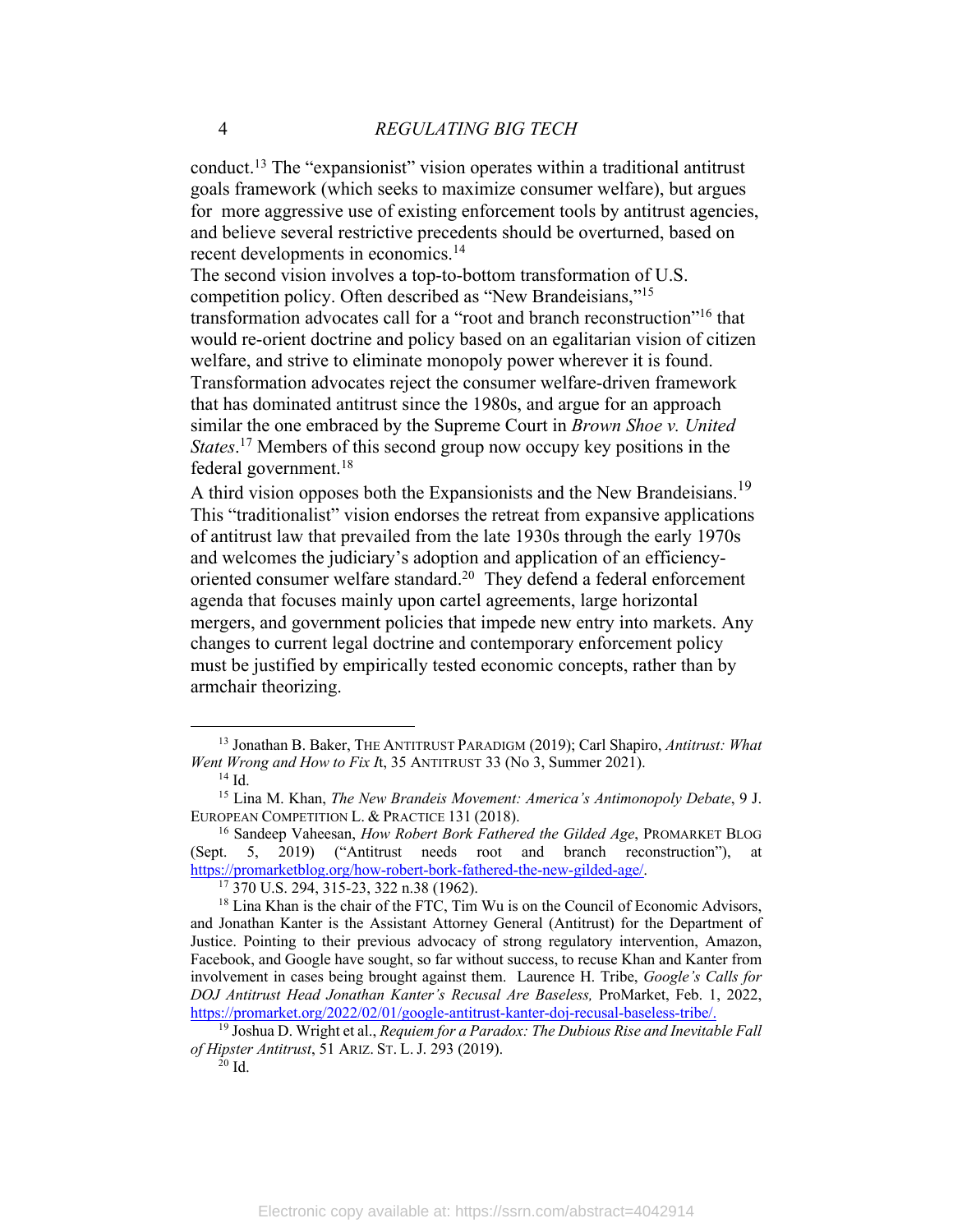As Big Tech's star has fallen, both the expansionists and New Brandeisians have urged Congress to create new mechanisms to control large information services platforms. The most important of these measures would create new ex ante regulatory mechanisms that rely upon prescriptive rules to regulate large technology enterprises.21 The enthusiasm for rulemaking reflects the view that the traditional antitrust litigation is a clumsy, time-consuming, and often ineffective device for addressing broader problems of market concentration.<sup>22</sup> Traditional antitrust litigation arguably has limited ability to incorporate policy considerations treated more directly in other policy domains such as privacy.<sup>23</sup> And, traditional antitrust often moves at a glacial pace – especially when cases challenge the conduct of large, dominant enterprises that can afford the best lawyers money can buy. Of course, this problem is not new. As long-time antitrust litigator Bruce Bromley noted in 1958, "I quickly realized in my early days at the bar that I could take the simplest antitrust case . . . and protract it for the defense almost to infinity."24

Even if the duration of antitrust litigation falls somewhat short of infinity, the time lag from case filing to final resolution is still quite striking. The Department of Justice (DOJ) monopolization case that was filed against Google in the Fall of 2020 in the U.S. District Court for the District of Columbia is currently scheduled to go to trial in September 2023. <sup>25</sup> When one adds in the high likelihood of an appeal to the D.C. Circuit, followed by an appeal to the U.S. Supreme Court, final resolution of the case is unlikely before 2026 at the earliest. In like fashion, the European Commission's monopolization cases against Google began over a decade ago and remain in litigation.26 The EC's monopolization proceedings against Intel, commenced fifteen years ago, plod ahead in the European Union's courts, with another major decision issued in January 2022.<sup>27</sup>

<sup>21</sup> House Subcommittee *Majority Staff Report*, supra, at 392-421; Stigler Center Committee on Digital Platforms, *Digital Platforms: Final Report* (2019).

<sup>22</sup> Id.

<sup>23</sup> Laura Alexander, *Privacy and Antitrust at the Crossroads of Big Tech* (American Antitrust Institute, Dec. 2021).

<sup>24</sup> Bruce Bromley, *Judicial Control of Antitrust Cases,* 23 F.R.D. 417, 417 (1958).

<sup>25</sup> United States v. Google LLC, Case 1:20-cv-03010 (D.D.C. Oct. 20, 2020) (original complaint); United States v. Google LLC, Scheduling and Case Management Order, Case 1:20-cv-03010 (D.D.C. Dec. 21, 2020).

 $^{26}$  Google and Alphabet v. Commission (Google Shopping), Case T-612/17 (Nov. 10, 2021) (judgment of the General Court of the European Union).<br><sup>27</sup> Intel Corp v. European Commission, Case T-286-09 BENV (Jan. 26, 2022) (judgment

of the General Court of the European Union).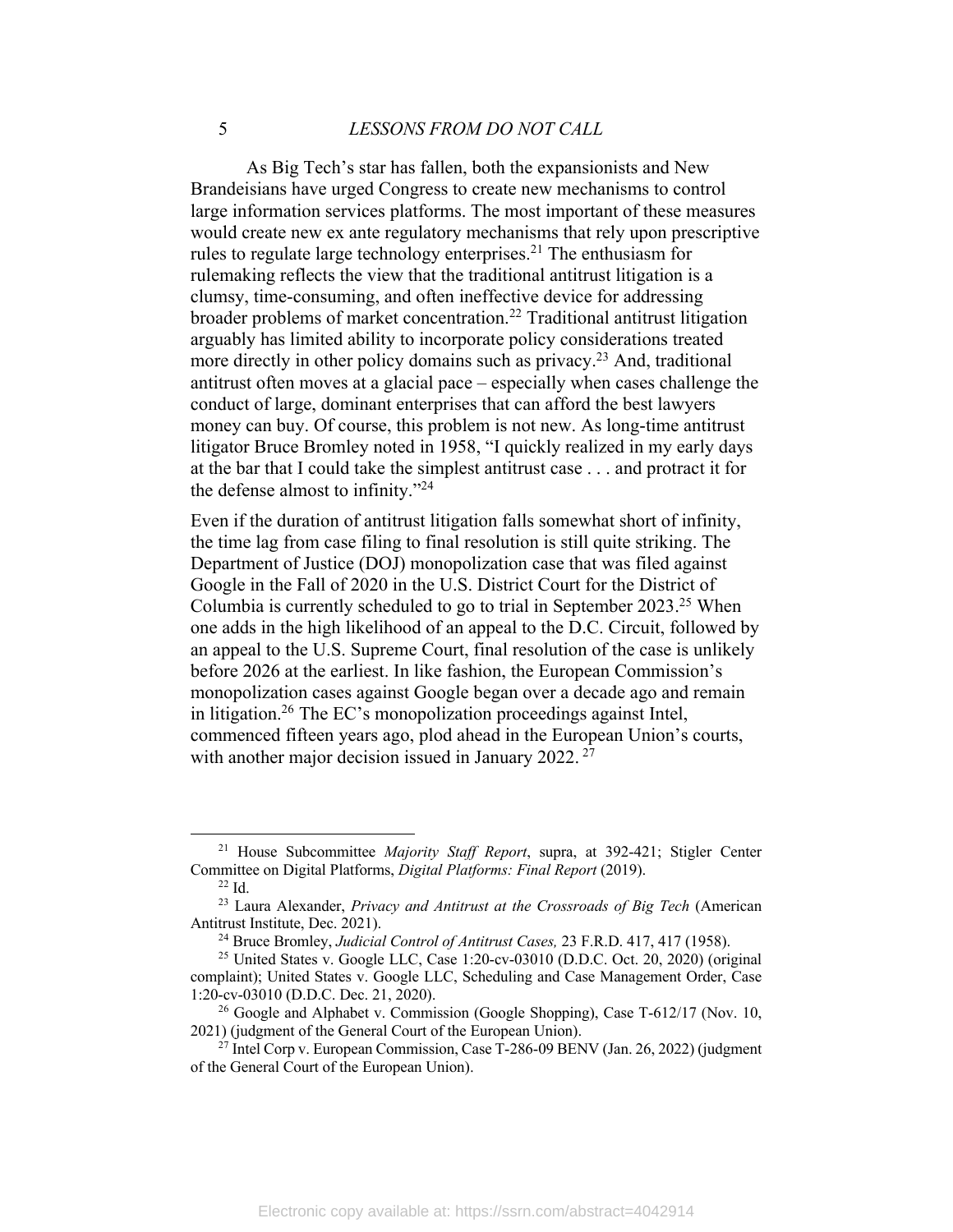In contrast, many commentators believe that rulemaking offers a faster and more comprehensive solution.28 Some proposals target particular (allegedly objectionable) practices,<sup>29</sup> while others seek more sweeping reforms, including no-fault liability for monopolization,<sup>30</sup> prohibitions on some or all acquisitions,<sup>31</sup> limitations on entry into certain markets,<sup>32</sup> and compelled divestiture and break-ups.33

The proposals for more extensive ex ante regulation of large information services platforms are not just academic theorizing. Multiple jurisdictions have taken steps in this direction.<sup>34</sup> In the United States, legislation pending before Congress would bar certain information services platforms from discriminating against firms that use their platforms.<sup>35</sup> The legislation authorizes the DOJ and the FTC to designate which online platforms will be subject to the non-discrimination mandate, and further authorizes both agencies to issue appropriate guidelines.<sup>36</sup> A recent executive order makes it clear that the Biden Administration is committed to the use of rulemaking authority to promote competition.<sup>37</sup>

In Europe the parliament of the European Union (EU) recently approved the Digital Markets Act (DMA) which establishes a new regulatory framework for certain "gatekeeper" information services platforms.38 The measure borrows heavily from concepts developed in EU competition law and forbids a wide range of practices including certain forms of discrimination against third parties that use the platform.39 The

<sup>28</sup> Rohit Chopra & Lina M. Khan, *The Case for "Unfair Methods of Competition" Rulemaking*, 87 CHI. L. REV. 357 (2020).

<sup>&</sup>lt;sup>29</sup> Yale Tobin Center for Economic Policy, Digital Regulation Project, International coherence in digital platform regulation: an economic perspective in the US and EU proposals (Policy Discussion Paper No. 5; Aug. 6, 2021).<br><sup>30</sup> Id.

<sup>31</sup> Id.

 $\frac{32}{33}$  Id.

<sup>&</sup>lt;sup>34</sup> Andrew I. Gavil et al., ANTITRUST LAW IN PERSPECTIVE: CASES, CONCEPTS AND PROBLEMS IN COMPETITION POLICY 67-69 (4<sup>th</sup> ed. 2022).

<sup>&</sup>lt;sup>35</sup> "American Innovation and Online Choice Act, S2992. The companion bill in the House of Representatives is H.R. 3816.<br><sup>36</sup> Id.

<sup>&</sup>lt;sup>37</sup> Executive Order 14036, Promoting Competition in the American Economy (July 9, 2021), at https://www.whitehouse.gov/briefing-room/presidential-

actions/2021/07/09/executive-order-on-promoting-competition-in-the-american-economy/.<br><sup>38</sup> Colin Wall & Eugenia Lostri, The European Union's Digital Markets Act: A Primer (Center for Strategic & International Studies: Feb. 8, 2022), at https://www.csis.org/analysis/european-unions-digital-markets-act-primer. 39 Id.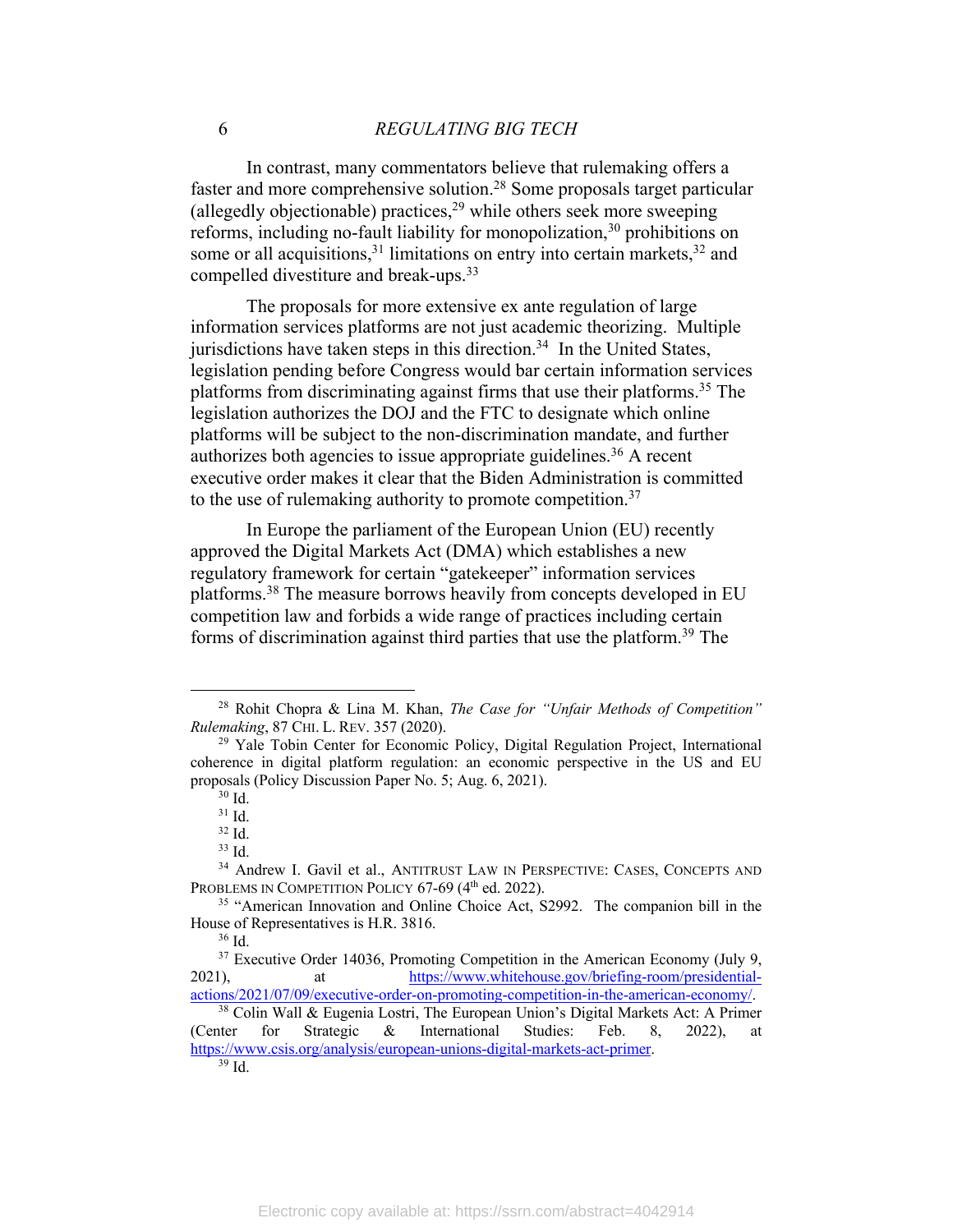DMA is expected to take effect by the end of 2022.<sup>40</sup> Finally, the United Kingdom is developing the foundations for a Digital Markets Unit (DMU) which will be located within its existing antitrust enforcement agency (i.e., the Competition and Markets Authority, or CMA).<sup>41</sup> Under the DMU regime, the CMA will develop a regulatory code for each information services platform deemed to hold a "strategic market position."<sup>42</sup> The precise form and timing for the roll-out of the new regime await action by the UK Parliament, which is considering where to situate the DMU proposal in its legislative agenda.<sup>43</sup>

We now turn to the DNC Rule, and then consider its implications for ex ante regulation of Big Tech.

## II. THE DNC RULE: HISTORY AND DESIGN DETAILS Privacy is a relatively recent addition to the FTC's policy portfolio.

Congress established the FTC in 1914, but the chief foundations of the FTC's modern privacy program were created in the 1960s and early 1970s through legislation such as the Fair Credit Reporting Act. <sup>44</sup> In 1994, Congress expanded the Commission's authority with the Telemarketing and Consumer Fraud and Abuse Prevention Act.

By the end of the 1990s, the FTC had accumulated substantial experience with telemarketing cases. For example, the Commission had prosecuted numerous cases involving 1-900 telemarketing fraud. During the same time frame, the frequency and intrusiveness of telemarketing sales calls was dramatically increasing. A particular source of irritation was the tendency of telemarketers to place calls to households in the evening during the dinner hour.

The stimulus for the DNC Rule was the appointment of Timothy Muris as FTC Chair in 2001. Muris and Howard Beales, the Director of the FTC's Bureau of Consumer Protection, spent the second half of 2001 planning how to consolidate and extend the work the agency had carried out in the 1990s. The concept of a DNC Rule emerged from these deliberations.<sup>45</sup> Agency staff were well aware that many citizens objected to unwanted

<sup>40</sup> Id.

<sup>41</sup> Competition & Markets Authority, Online Platforms and Digital Advertising – Market Study Final Report (July 1, 2020); Tobin Center, supra.

 $42$  Id.

<sup>43</sup> Gavil et al., *supra* note 34, at 68.

<sup>&</sup>lt;sup>44</sup> The leading account of the history of the FTC's privacy programs is CHRIS JAY HOOFNAGLE, FEDERAL TRADE COMMISSION PRIVACY LAW AND POLICY (2016).

<sup>45</sup> Timothy J. Muris, Chairman, *Federal Trade Commission Protecting Consumers' Privacy: 2002 and Beyond* (Oct. 4, 2001) (remarks delivered at The Privacy 2001 Conference in Cleveland, Ohio).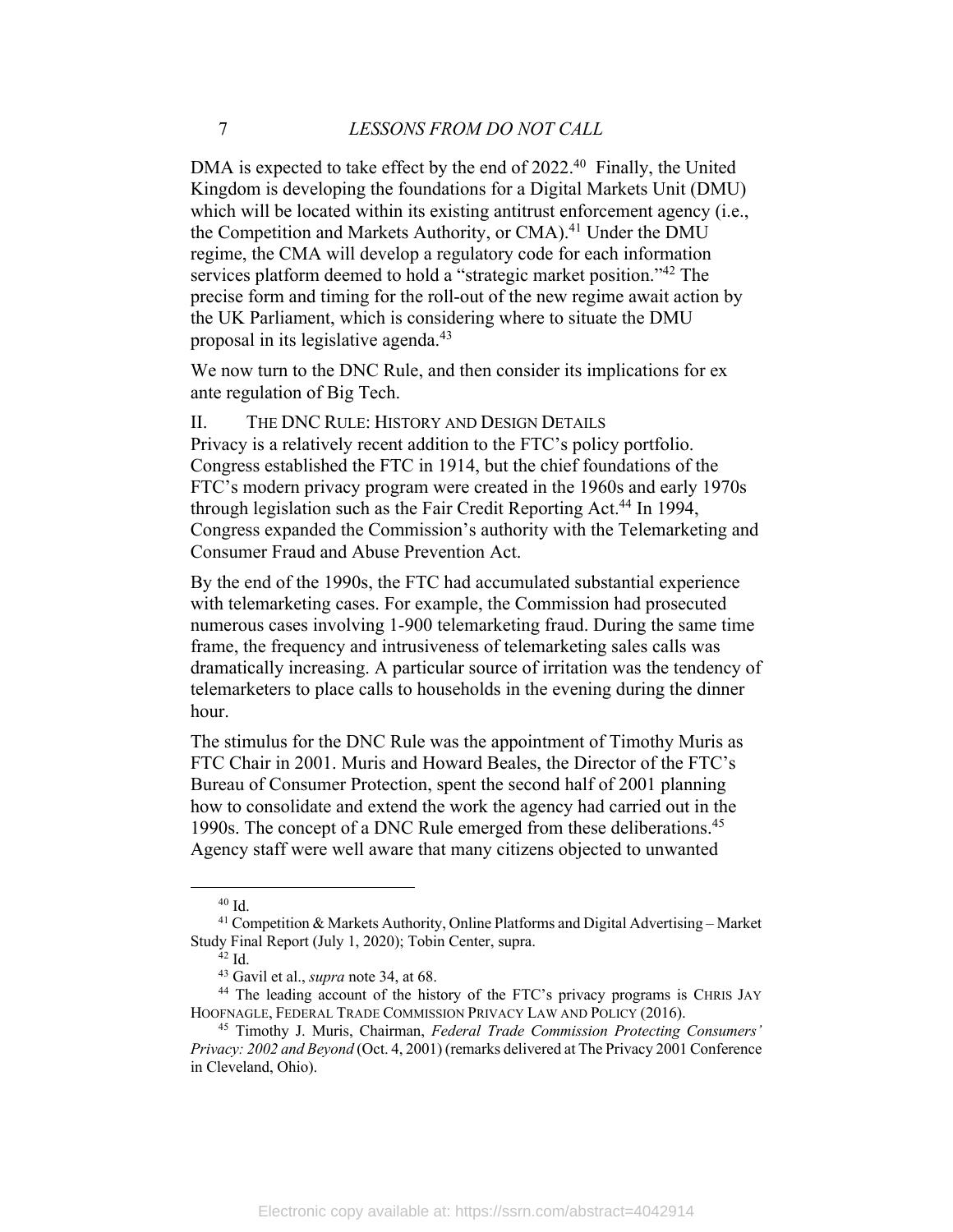telemarketing sales calls, since the FTC's main consumer protection data base (Consumer Sentinel), had recorded a growing volume of complaints about unsolicited sales calls. Muris and Beales also examined the efforts of a number of state governments to establish do-not-call systems of their own.46 The two FTC officials drew upon these sources of learning to devise a mechanism to give citizens control over whether telemarketers could access their phone numbers.

The DNC Rule allowed citizens to enroll their telephone numbers in a registry which telemarketers were required to purchase. The DNC Registry was structured on an opt-in basis – a fact that became important in subsequent litigation. Telemarketers are forbidden to call numbers contained in the DNC Registry. Telemarketers must check the DNC Registry every three months to get an updated list of people who do not want to be called. Telemarketers who called people on the DNC Registry could be fined up to \$11,000 for each violation. The DNC Rule excluded calls placed by charitable institutions, political fund-raising campaigns, and those that involved a pre-existing commercial relationship.

The DNC Rule was a bet-your-agency initiative. It was a bold approach to what many consumers perceived to be a serious problem. If the DNC Rule was effective, the FTC would accumulate political capital that could be spent on other projects, including controversial matters that aroused opposition from vested political interests. If, on the other hand, the DNC Rule failed, the FTC would suffer a massive reputational loss that would permanently tarnish its stature and weaken its ability to pursue the balance of its portfolio of antitrust and consumer protection programs.

#### III. DESIGN CHALLENGES

The development of the DNC Rule forced the FTC to confront six major challenges: assembling and sustaining the necessary team of FTC professionals; developing a new theory of harm; complying with protections for free speech; ensuring the technical feasibility and effective management of the registration system; deflecting legislative opposition; and securing needed cooperation of other government agencies (notably, the Federal Communications Commission). We address each of these challenges in turn.

<sup>46</sup> At the time the DNC Registry was launched in June 2003, some 36 states had established their own do-not-call laws, and 26 of these states had created their own registries. The FTC's rule did not preempt these state regimes, except to preempt state laws that were less restrictive than the FTC rule.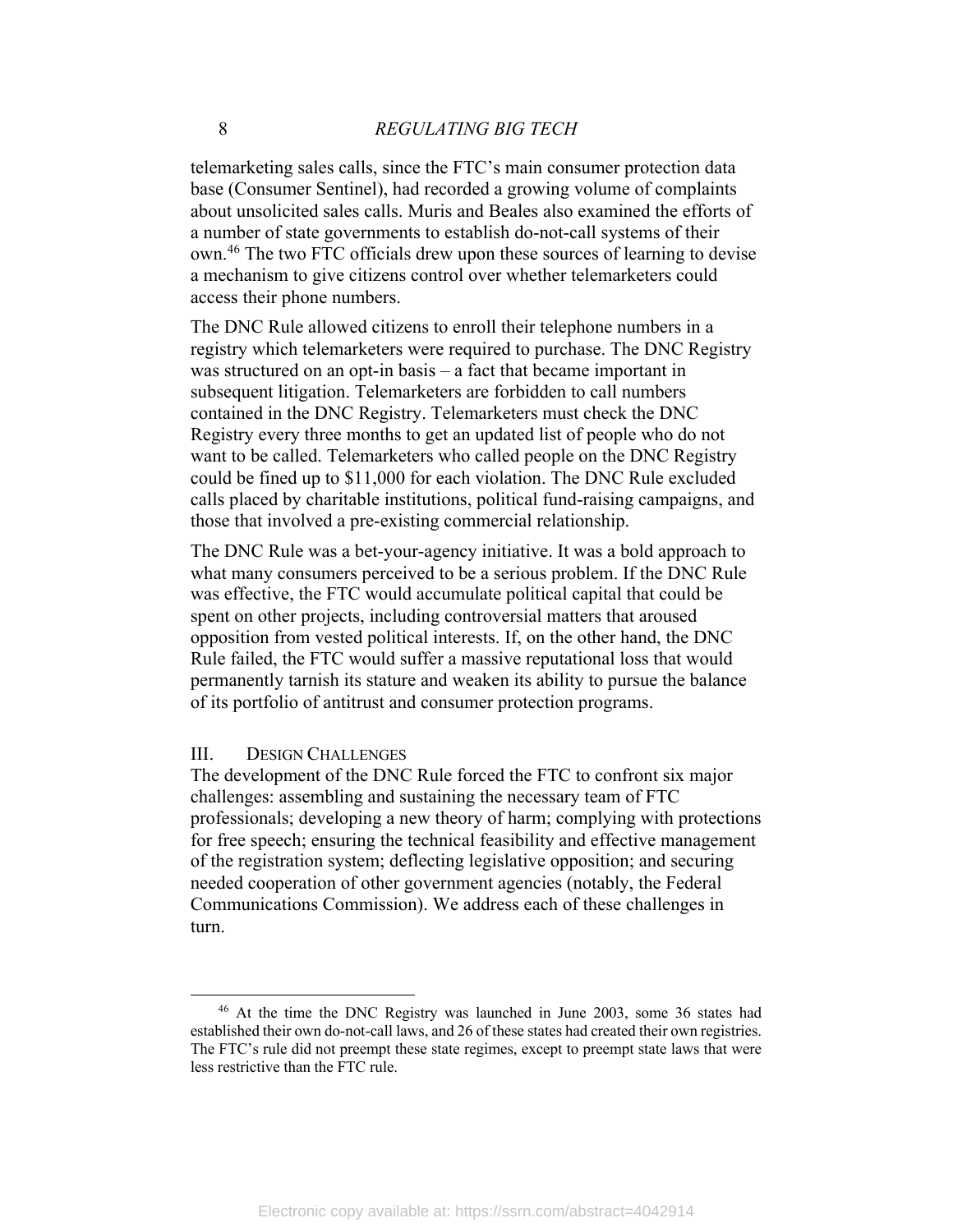#### 9 *LESSONS FROM DO NOT CALL*

#### *A. Assembling the Team*

In Washington, it is widely believed that "personnel is policy."47 The formulation of an effective DNC Rule required the FTC to assemble the right team. Muris chose one of the FTC's preeminent attorneys, Lois Greisman, to head the DNC effort. Greisman had achieved distinction as an attorney in the Bureau of Consumer Protection and in service as the Chief of Staff to two FTC chairs (Robert Pitofsky and Timothy Muris).<sup>48</sup> The selection of Greisman to head the DNC effort, and the assembly of a strong supporting team, reflected the agency's understanding, derived from past experience with rulemaking and litigation, that ambitious policy initiatives can succeed only if led by and carried out by truly superior personnel. To design and implement the DNC Rule, the FTC mobilized its very best resources.

Muris and Greisman also understood that the right team for the job should include engineers and other technologists. The technologists assisted at various points during the design of the DNC Rule and DNC Registry, including the selection of a vendor to run the DNC Registry, and elaboration of the registration process. This wrinkle suggests a larger point: a regulator dealing with technologically dynamic sectors is likely to find it necessary to develop its own team of technologists to understand the affected sector.

#### *B. A New Theory of Harm*

In prior consumer protection initiatives, the FTC relied on theories of harm based on unfairness or deception. Those theories were directly based on the FTC Act, which authorized it to pursue cases involving "unfair methods of competition," and "unfair or deceptive acts or practices."49 FTC staff had plenty of experience applying these theories of harm to every form of misconduct under the sun.

However, these two classic theories of consumer harm didn't fit all that well with the DNC rule. Instead, the harm at issue consisted of unwanted

<sup>47</sup> *See, e.g.,* Scot Faulkner, *Personnel is Policy,* WASH. EXAMINER, Feb. 2, 2016, https://www.washingtonexaminer.com/personnel-is-policy; David E. Lewis, *Personnel Is Policy: George W. Bush's Managerial Presidency* in PRESIDENT GEORGE W. BUSH'S INFLUENCE OVER BUREAUCRACY AND POLICY. THE EVOLVING AMERICAN PRESIDENCY SERIES (Palgrave Macmillan, New York (2009)). 48 In December 2021, Greisman received the 2021 Presidential Rank Award given for

distinguished service in the federal government's Senior Executive Service. Federal Trade Commission, Press Release, FTC's Lois C. Greisman Earns Presidential Rank Award (Dec. 17, 2021), at https://www.ftc.gov/news-events/press-releases/2021/12/ftcs-lois-c-greismanearns-presidential-rank-award. 49 15 U.S.C. § 45.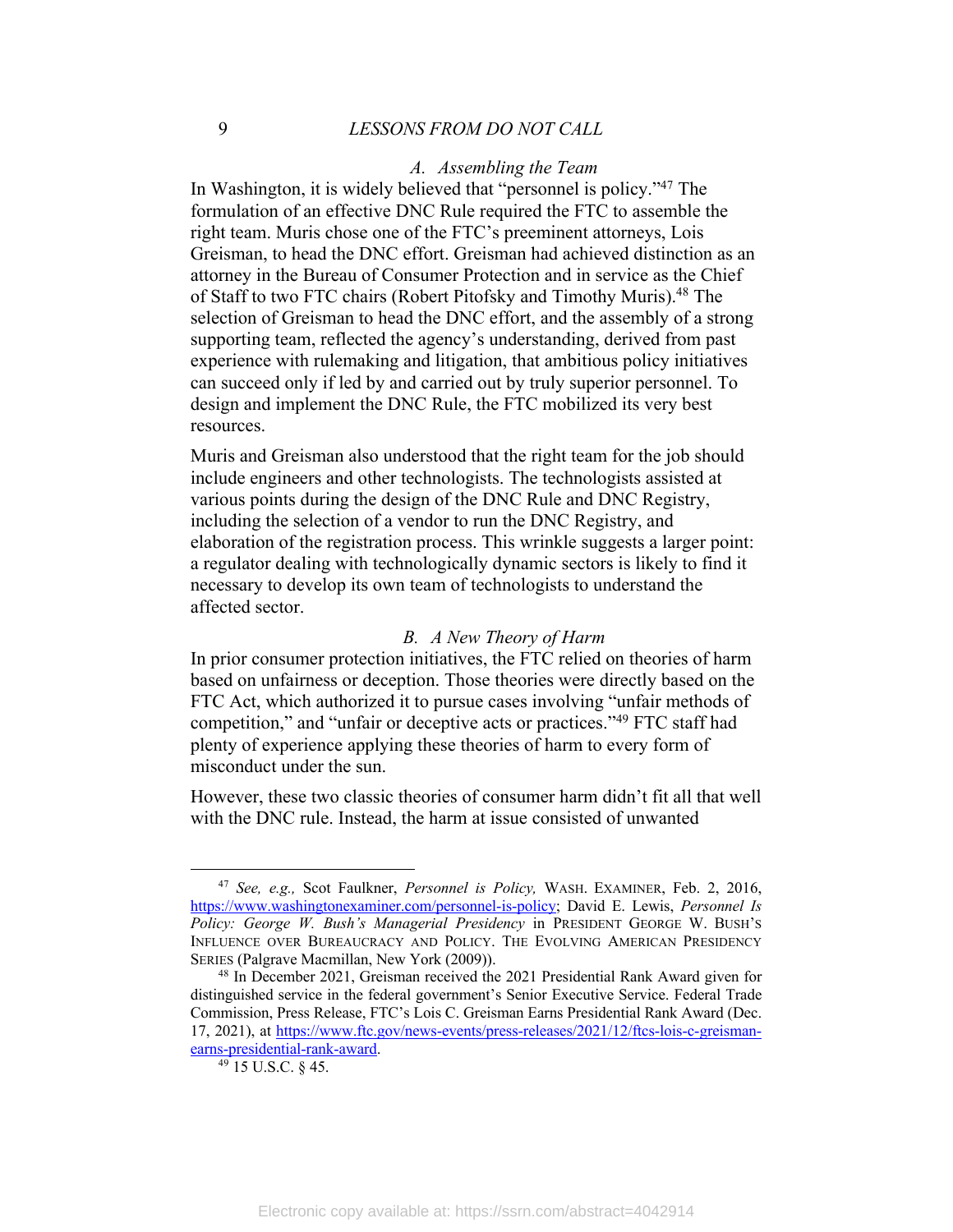intrusion into the home. <sup>50</sup> It would be difficult for the Commission to assert that unwanted telephone calls to the home imposed economic harm (at least in the traditional sense). Some telemarketers might have engaged in unfair or deceptive conduct, but proceeding against them missed the far larger number of telemarketing calls that were unwanted – but not unfair or deceptive.

Instead of relying on unfairness or deception, the FTC used the Telemarketing Act, which allowed it to challenge "abusive" conduct. Thus, rather than attempt to fit a square peg (unwanted telemarketing calls) into a round hole (a well-developed framework based on unfair or deceptive conduct), the FTC came up with a novel (and therefore untested) theory of harm that more closely matched the conduct in question.

#### *C. Complying with the 1st Amendment*

The 1<sup>st</sup> Amendment presented the second major challenge to the DNC Rule. At the time, it was far from clear whether the DNC Rule, which seemingly made the FTC the arbiter of whether commercial actors could speak to their desired audience, was compatible with the requirements of the 1<sup>st</sup> Amendment. To address this concern, agency staff conducted intensive internal studies and consulted external experts – including academics who advised industry opponents to the DNC Rule. These external consultations provided invaluable insight into the likely objections to be raised against the DNC Rule.<sup>51</sup> These same consultations also alerted the FTC that an influential legislator had decided to side with the telemarketers – despite public statements indicating his support for the FTC's DNC Rule.<sup>52</sup>

The FTC's conclusion that the DNC Rule would survive constitutional scrutiny rested heavily on *Rowan v. United States Post Office Department*, where the Supreme Court had upheld a Post Office policy that allowed postal customers to direct the Post Office to intercept and withhold delivery of disfavored forms of mail such as pornographic content.53 Indeed, *Rowan*

<sup>50</sup> Muris, Protecting Consumers' Privacy, *supra* note 45 ("Consumers' third concern is with practices that are unwanted intrusions in our daily lives. Unwanted phone calls disrupt our dinner, and our computers are littered with spam. There are unwanted solicitations for pornography and other products many find objectionable. Individually, the injury is relatively small, but in the aggregate the harm can be great.").

<sup>&</sup>lt;sup>51</sup> One of us (Kovacic) recalls a particularly useful meeting in 2002 in which a former FTC Commissioner working for a telemarketing client arranged for a 1st Amendment scholar to review potential free speech concerns about the rule. In a careful, analytical manner, the expert identified several ways in which DNC Rule was vulnerable to challenge under the  $1<sup>st</sup>$ Amendment.<br><sup>52</sup> *See infra* notes 56-57, and accompanying text.

<sup>53</sup> 397 U.S. 728 (1970) (ruling that a vendor does not have a constitutional right to send unwanted material to an unwilling postal service addressee; upholding constitutionality of a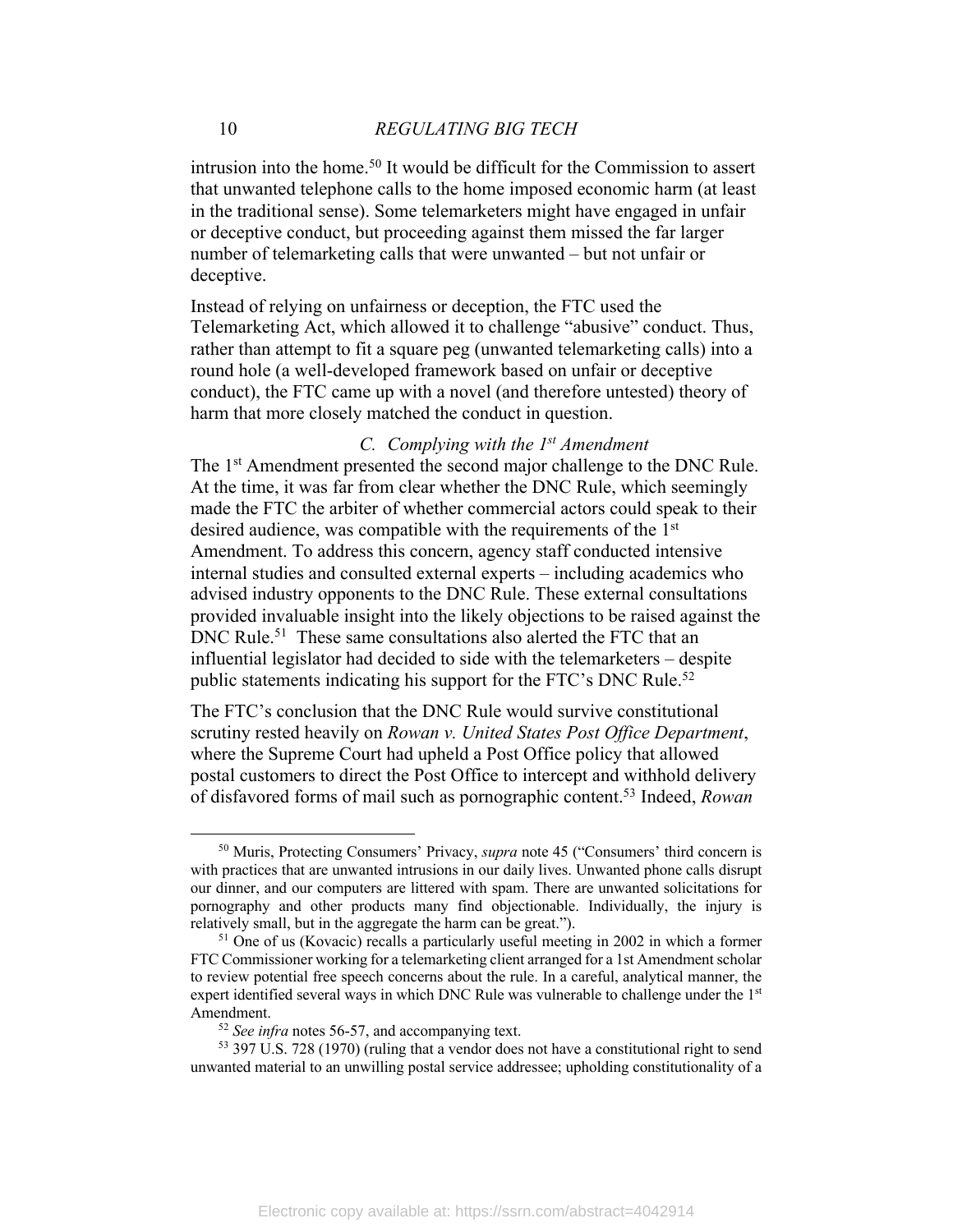was the reason the FTC had structured the DNC Rule on an opt-in basis. If *Rowan* was still good law, FTC staff believed that the DNC Rule (which employed a similar opt-in to prevent intrusions into the home) would withstand legal challenge.

Of course, an opt-in approach would only work if enough consumers were sufficiently irritated by unwanted calls to go through the necessary rigamarole to enroll in the DNC registry. Based on decades of work in the consumer protection space, FTC staff were well aware that defaults mattered in how people behave – and a careful examination of the consumer complaint database convinced FTC staff that consumers were so annoyed with unsolicited sales calls that they would take the time and effort to register their phone numbers with the FTC's DNC system.<sup>54</sup> An opt-out approach would have avoided this problem entirely – but would have dramatically increased the vulnerability of the DNC Rule to a challenge under the 1<sup>st</sup> Amendment.

*Rowan* was an important precedent for defending the FTC's opt-in regime in the DNC Rule, but the outcome was hardly free from doubt. *Rowan* predated *Central Hudson Gas & Electric Corp.*, in which the Supreme Court expanded the protection of commercial speech.<sup>55</sup> Subsequent Court decisions underscored and extended the principle of *Central Hudson* but did not confront the scenario at issue in *Rowan*. Did *Rowan* retain vitality in the face of *Central Hudson* and its progeny? Or was it no longer good law? The answer was far from clear when the FTC issued the DNC Rule.

Similar difficulties were raised by the structure of the DNC Rule, which applied to commercial actors but excluded calls placed by charitable institutions and political fund-raising campaigns. This structure was largely dictated by the political realities of the situation – but the resulting underinclusiveness of the DNC Rule created an obvious basis for attack.

#### *D. Ensuring Technical Feasibility*

The next challenge FTC staff confronted was technical feasibility of the DNC Registry. Given the extent of broad social discontent with unwanted telemarketing calls, FTC staff believed that millions of people would sign up for the DNC Registry – with a disproportionate share coming in the first

Electronic copy available at: https://ssrn.com/abstract=4042914

law authorizing postal customers to instruct the Postmaster to block delivery of posted material from specific senders).

 $54$  As noted previously, the DNC Registry was launched in June,  $2003$  – pre-dating Richard Thaler and Cass Sunstein's NUDGE by almost six years.

<sup>&</sup>lt;sup>55</sup> 447 U.S. 557 (1980). The significance for FTC policymaking of Central Hudson and later Supreme Court decisions involving commercial speech is analyzed in William MacLeod et al., *Three Rules and a Constitution: Consumer Protection Finds Its Limits in Competition Policy,* 72 Antitrust L.J. 943 (2005).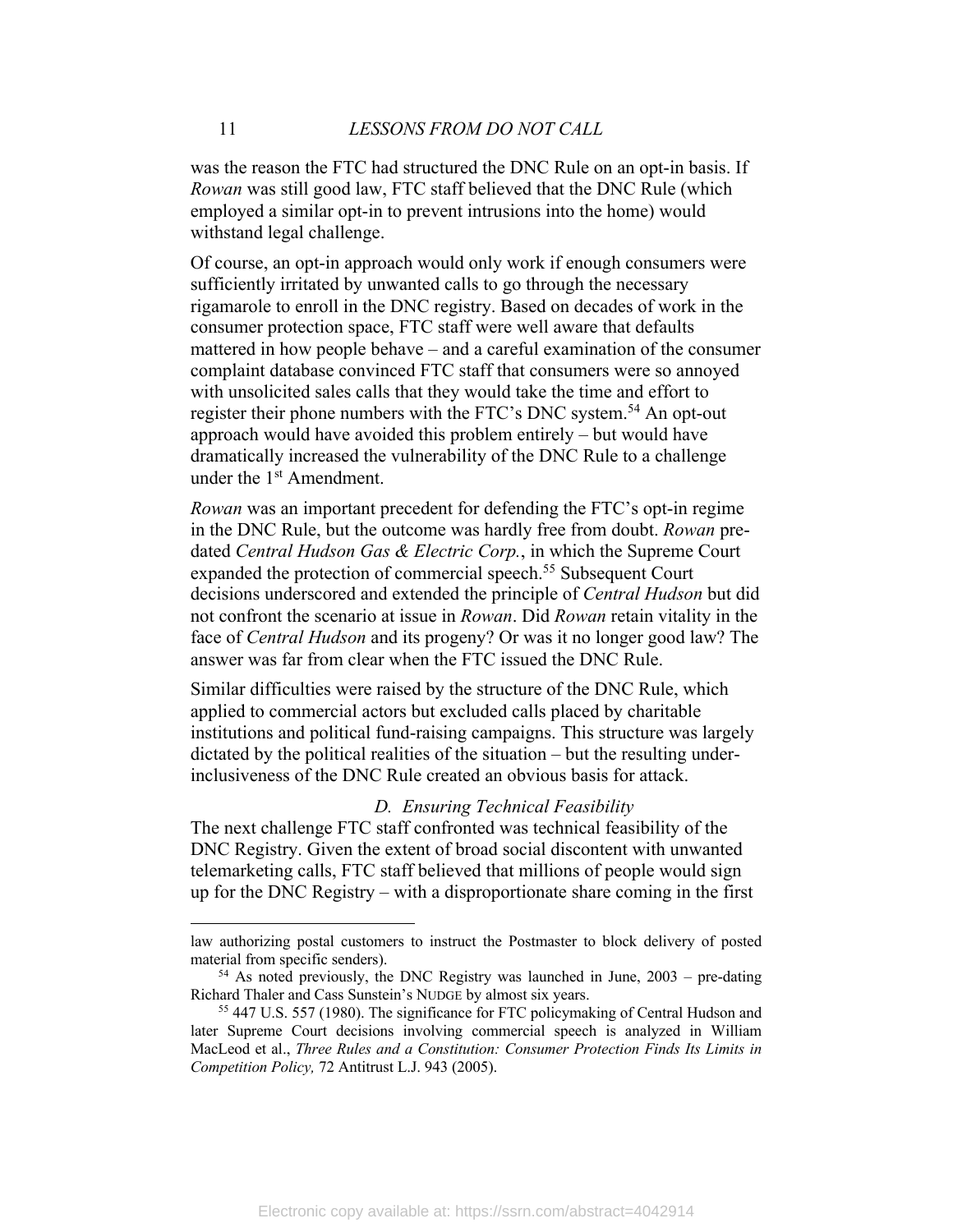few days after the program was launched. Unless the FTC could deliver a smooth and glitch-free registration process that minimized user frustration, the entire initiative might blow up on the launching pad.

Implementing the DNC Registry involved a classic "make or buy" decision. FTC staff quickly concluded they should not handle the registration process in-house. Instead, FTC staff decided to contract with AT&T to handle the back-office operations of the DNC list, including the registration process. The contract with AT&T set strict performance requirements, and FTC staff worked closely with AT&T personnel on pre-implementation testing to ensure reliability. Although FTC staff believed the DNC Registry would be extremely popular, they still underestimated the rate at which people would enroll when it opened for business on June 27, 2003. So many people enrolled in the first hour that the transaction load nearly crashed the system.

In the end, careful attention by FTC staff (including in-house technologists) to the technical aspects of the DNC Registry helped ensure a successful launch of the registration process. The wisdom of the FTC's focus on this issue was validated just over a decade later, when healthcare.gov failed on launch – further inflaming the debate over the wisdom of Obamacare.

### *E. Legislative Opposition*

The next obstacle to the DNC Rule was Congress. Many members of Congress endorsed the DNC rule with great enthusiasm. At the same time, several influential legislators (including one who publicly supported the DNC Rule) believed it would badly damage the telemarketing industry - endangering tens of thousands of jobs.<sup>56</sup> Notwithstanding robust support for the rule in Congress, these opponents were formidable and one of them (i.e., Representative Billy Tauzin) occupied a gatekeeping position in the lawmaking process. When push came to shove, an attempt to deny the agency funding to implement the DNC Rule was narrowly defeated – but it was a near-run thing.<sup>57</sup>

<sup>56</sup> Though outwardly a friend of the DNC Rule, Rep. Billy Tauzin actively worked to prevent congressional approval of legislation responding to an adverse district court decision. *See infra* notes 61-62, and accompanying text. One of us (Kovacic) observed these dynamics during contemporaneous discussions with the FTC's Office of Congressional Affairs, which was working to secure passage of the necessary legislation.<br><sup>57</sup> Given the limited time available on the legislative calendar, the advocates of a

Congressional fix to the appropriations issue had a narrow window to achieve their goal. Opponents came within four hours of blocking the measure that made it clear that Congress had authorized the FTC to spend funds to carry out the DNC Rule.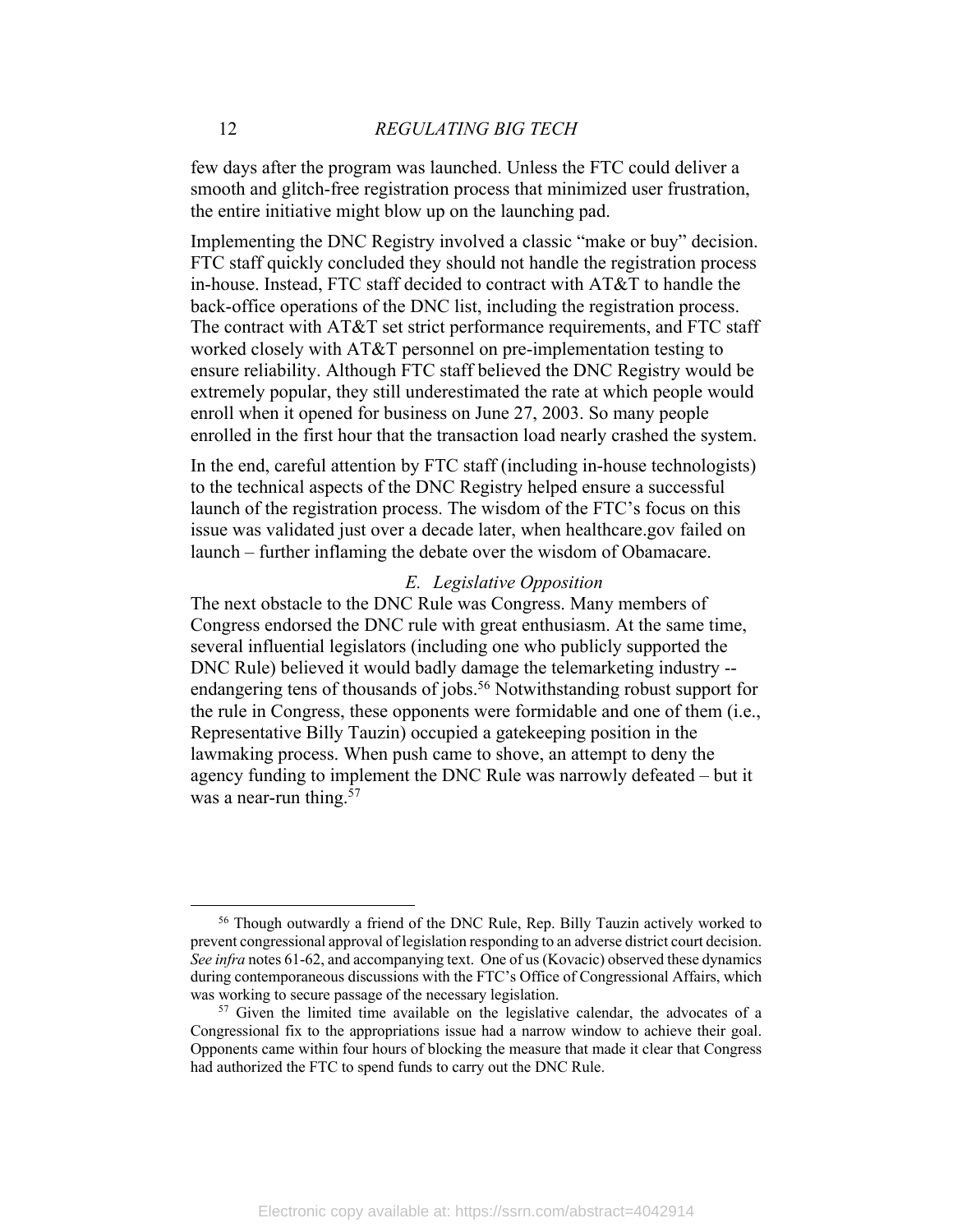#### 13 *LESSONS FROM DO NOT CALL*

#### *F. Inter-Agency Cooperation*

Acting alone, the FTC lacked the authority to implement an effective DNC regime.58 By statute, the FTC has no jurisdiction over common carriers (including telecommunications service companies), not-for-profit enterprises, and banks.<sup>59</sup> Obviously, entities that fell within these categories were responsible for a significant number of telemarketing calls. A DNC Rule that excluded all of them would be woefully incomplete.

Students of public administration know that willing cooperation between different parts of the government is not a given. Departments, agencies, commissions, and bureaus all jealously guard their turf – and the question "what's in this for us/me" is likely to be top of mind when agencies are deciding whether to cooperate with another. Even when there are overlapping grants of regulatory authority, the relevant public agency actors do not routinely regard cooperation with their government counterparts as appealing, much less as a potential source of better performance.<sup>60</sup> Agencies may be more concerned with serving their own institutional prerogatives than achieving superior common solutions.

So, enlisting the FCC in a joint effort required the FTC to come up with a plan that would make it in the FCC's interest to join in. To motivate the FCC to adopt a rule mirroring the DNC Rule, the FTC engaged in extensive discussions with the FCC's leadership, building consensus about the gains from creating a DNC system, and the mutual benefits of policy integration across both agencies.

#### IV. IMPLEMENTATION CHALLENGES

The FTC spent considerable time and effort working through the design issues outlined in Part III, but it still faced three distinct post-launch implementation challenges. The first challenge involved the lawsuits brought by the telemarketing industry. The second challenge involved technological change, combined with aggressive adaptive efforts by new entrants in the telemarketing space. The third challenge involved heightened expectations among the general public and Congress. We address each in turn.

<sup>&</sup>lt;sup>58</sup> The archipelago of public institutions with responsibility for privacy protection is described in Hyman & Kovacic, *Implementing Privacy Policy*, *supra* note 5.<br><sup>59</sup> Congress incorporated these jurisdictional limitations into the original (1914) FTC

Act, and has left them in place despite dramatic change in the nature and operation of the affected sectors.

<sup>60</sup> Hyman & Kovacic, *Enforcement in a Polycentric World*, *supra* note 5; Hyman & Kovacic, *Why Who Does What Matters, supra* note 5.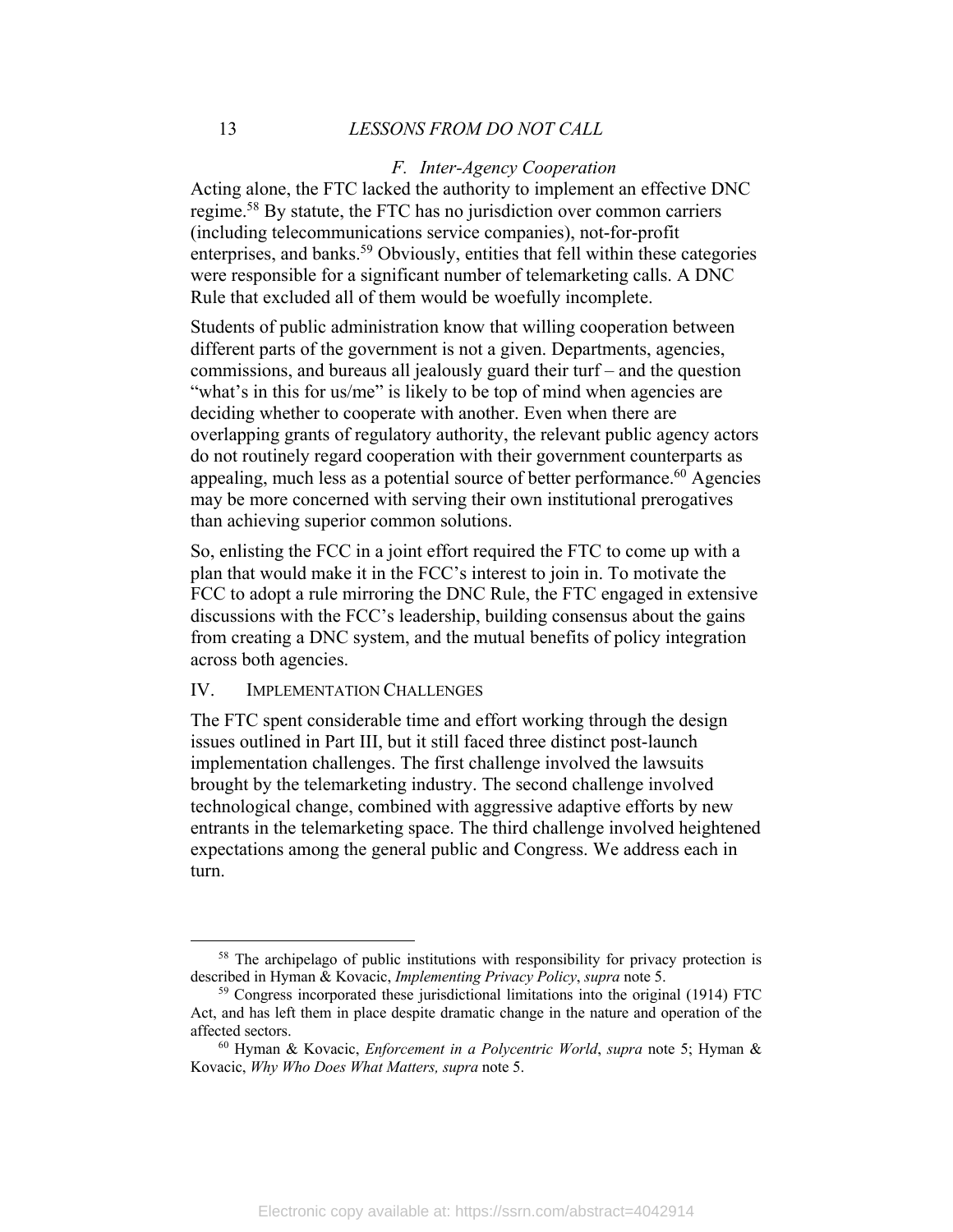#### *A. Litigation*

The telemarketing industry filed two lawsuits (one in federal district court in Oklahoma City, and one in federal district court in Denver) seeking to block implementation of the DNC Rule. The industry chose venues in which it could expect a sympathetic hearing: both district courts were located in the Tenth Circuit Court of Appeals, which had historically been quite skeptical of government regulatory interventions.

In both of these challenges, the plaintiffs prevailed and the federal district courts directed the FTC to stand down.61 Taken together, the district court decisions held that the DNC Rule (a) impermissibly restricted free speech, and (b) the Commission lacked congressional authority to impose the fee collection mechanism to fund the Rule's implementation. If these positions were sustained on appeal, the DNC initiative would have come to a screeching halt.

On the day of the second adverse district court decision, Chairman Muris convened a meeting of the leadership team responsible for the implementation of the DNC Rule. One of us (Kovacic) was the agency's General Counsel and attended the meeting. The mood in the room was grim, except for Muris, who praised the team for its work to date, assumed full responsibility for the strategy and tactics employed so far, and declared his confidence in the ultimate success of the initiative.

In our view, this was leadership of the highest order. Muris rallied his team to redouble their efforts and focus on finding solutions. He instructed the congressional relations staff to work with the FTC's supporters in Congress to draft legislation to cure the perceived appropriations law deficiency. The legislature's response was immediate and wholeheartedly supportive. In three days, Congress adopted the needed measure, and President George W. Bush signed the law.<sup>62</sup> By way of comparison, it took Congress a full week post-9-11 to enact an Authorization for Use of Military Force (AUMF).

The second equally urgent priority was to petition for a stay of the adverse district court decisions pending appeal. Here luck played an important role. The three judges randomly assigned to the panel for the stay petition were far less hostile to the government than the Tenth Circuit as a whole. The panel granted the FTC's petition,<sup>63</sup> and when the same panel heard the

<sup>61</sup> Mainstream Marketing Services, Inc. v. Federal Trade Commission, 283 F.Supp. 2d 1151 (D. Colo. 2003); U.S. Security v. Federal Trade Commission, 2003 WL 22203719 (W.D. Okla. Sept. 25, 2003).

 $62$  An Act to Ratify the Authority of the Federal Trade Commission to Establish a Do-Not-Call Registry, Pub. L. 108-82, 117 Stat. 1006 (2003).

<sup>63</sup> Federal Trade Commission v. Mainstream Marketing Services, Inc., 345 F.3d 850  $(10<sup>th</sup> Cir. 2003)$  (per curiam).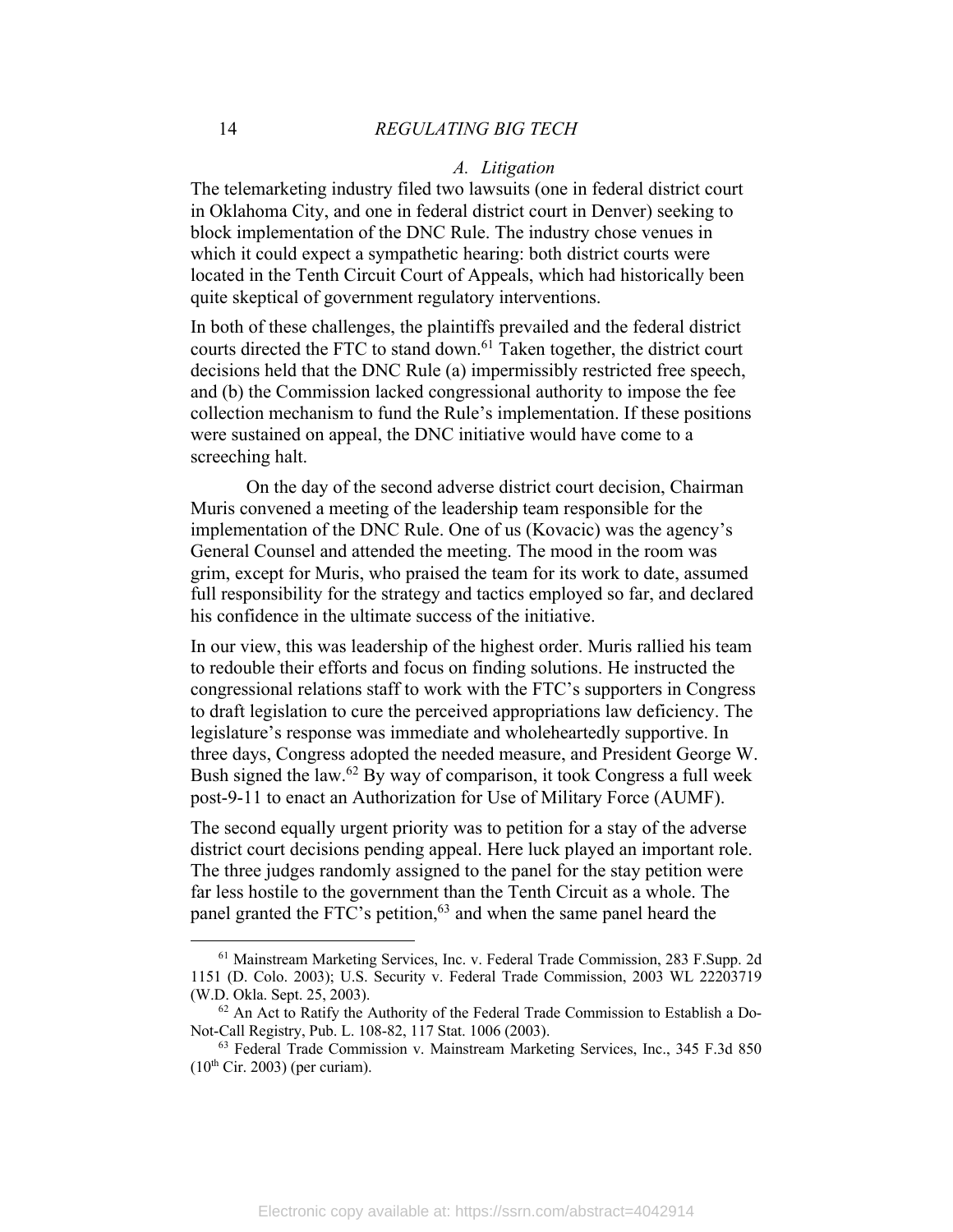dispute on the merits, the FTC prevailed. <sup>64</sup> The Supreme Court subsequently denied certiorari.<sup>65</sup>

The FTC could have easily drawn a more hostile stay panel – which would have been more representative of the views of the Tenth Circuit. If a more hostile panel had denied the stay petition, critical momentum would have been lost, and the DNC Registry might have never been launched. As this counter-factual demonstrates, one should never underestimate the role of luck in agency success (and failure).

#### *B. Adaptive Responses*

Every law and regulation triggers adaptive responses, as affected industries try to identify loopholes. <sup>66</sup> Technological change also provides multiple opportunities for affected firms to circumvent regulatory controls – particularly when the incentives to do so are large.<sup>67</sup> This means that "one and done" is never a recipe for regulatory success. Of course, design choices affect how hard it is to circumvent the regulatory prohibitions, and politics will affect enforcement. Nonetheless, the basic lesson – that regulators must remain vigilant, and change tactics when circumstances change -- remains.

After the DNC Registry was launched, the frequency of unwanted telemarketing calls dropped precipitously – although the DNC Rule's carveouts ensured the rate would never drop to zero. But, as anyone with a cell phone can attest, the volume of unwanted calls rebounded after the emergence of robo-calling and spoofing technology.<sup>68</sup> After underestimating these problems for a good while, the FTC, the FCC, and the state attorneys general have sought to challenge these practices.<sup>69</sup> Congress has also considered (but not adopted) amendments to the Telemarketing Sales Act to forestall these avenues for circumvention.70

<sup>64</sup> Mainstream Marketing Services, Inc. v. Federal Trade Commission, 358 F.3d 1228  $(10^{th}$  Cir.), cert. denied, 125 S. Ct. 47 (2004).

 $65$  Id.

<sup>&</sup>lt;sup>66</sup> The race between competitors seeking to fix prices and antitrust agencies seeking to deter price fixing is but one example. William E. Kovacic, Robert C. Marshall & Michael J. Meurer, *Serial collusion by multi-product firms,* 6 J. Antitrust Enforcement 296 (2018).

<sup>67</sup> *See, e.g., The Future of Privacy: Can we safeguard our information in a high-tech, insecure world?,* Scientific American (Sept. 2008).

<sup>68</sup> Sarah Krouse, *Robocallers Dial Up Extra Cash,* Wall St. J., June 5, 2018, at BI.

 $69$  Federal Trade Commission, Prepared Statement, Abusive Robocalls and How We Can Stop Them, Before the Senate Committee on Commerce, Science, and Transportation (Apr. 18, 2018); see also Kelcee Griffis, AGs, Carriers Unite To Trace and Block Robocalls, Law360 (Aug.26, 2019), 1ttps://www.law360.com/articles/1191504/print?section=cybersecurity-privacy.

<sup>&</sup>lt;sup>70</sup> Grant Gross, Congress takes on robocalls, Washington Examiner, Apr. 16, 2019, at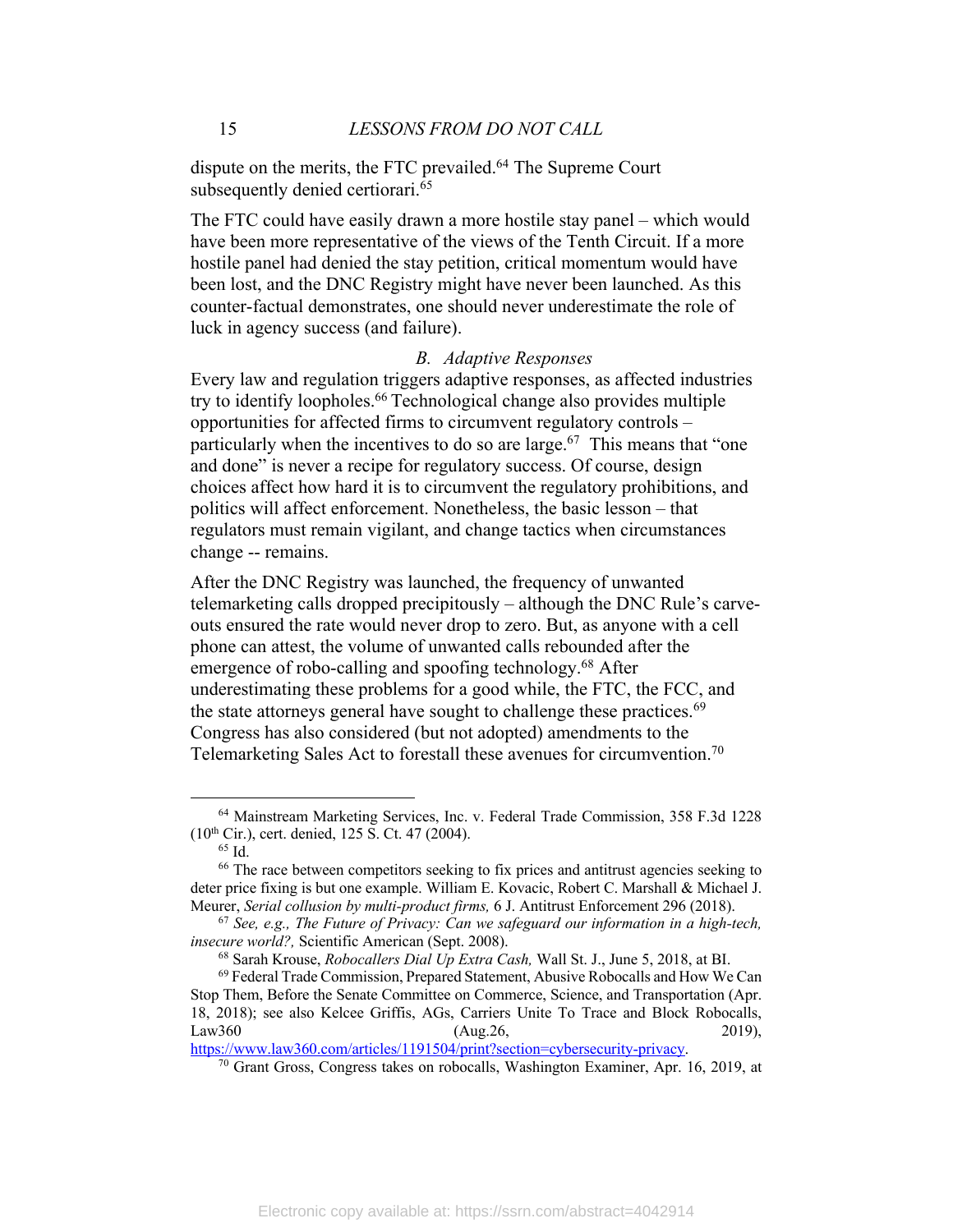The FTC did prepare several reports noting that new technologies would complicate its consumer protection mission, but it failed to draw the connection between these developments and the future integrity of the DNC Rule.<sup>71</sup> Although the FTC has brought multiple enforcement cases, resulting in \$50 million in civil penalties and \$71 million in "redress or disgorgement,"72 the rise in the number of unwanted calls has led some observers to treat the DNC Registry as a dismal failure.<sup>73</sup>

## *C. Heightened Expectations*

When a regulator announces it has taken steps to address a problem, ordinary citizens and legislators expect the intervention will fix that problem.74 This means that the regulator now "owns" the problem. The reputational and institutional rewards for the agency and for those responsible will be large if the agency succeeds – but the consequences can be severe if the agency falls short. The more salient the problem (e.g., because it deals with an important product such as gasoline that consumers

34.

<sup>71</sup> See, e.g., Federal Trade Commission, *Consumer Protection & Competition Regulation in a High-Tech World: Discussing the Future of the Federal Trade Commission*  (Dec. 2013); Federal Trade Commission, *Protecting Consumers in the Next Tech-ade* (Spring 2008).

<sup>&</sup>lt;sup>72</sup> https://www.ftc.gov/news-events/media-resources/do-not-call-registry/enforcement

<sup>73</sup> For representative statements of this view, see Simon Van Zuylen-Wood, *Triumph of the Robo-Callers,* Wash. Post, Jan. 11, 2018, https://www.washingtonpost.com/lifestyle/magazine/how-robo-call-moguls-outwitted-thegovernment-and-completely-wrecked-the-do-not-call-list/2018/01/09/52c769b6-df7a-11e7 bbd0-9dfb2e37492a\_story.html; Helaine Olen, Congratulations! You Lost, Slate (May 24, 2016), https://slate.com/business/2016/05/robocalls-have-triumphed-over-the-do-not-calllist-whose-fault-is-it.html

 $74$  This dynamic is particularly important when the regulator is contemplating initiatives that would stretch the application of its mandate to encompass policy concerns that have not been addressed by that regulator in the past. That issue is likely to prove vexing to the Federal Reserve in the future:

The Fed is a technocratic body that can move quickly because it operates under few political constraints. Turning to it as the first line of defense in this and future crises could compromise its institutional independence. Mr. Powell knew there were risks with the central bank's incursion into credit policy. . . .

Having crossed familiar boundaries, there was a danger, he understood, that lawmakers would come to the Fed later and say, "Fix climate change" or "Use your digital printing press to finance every highway repair."

Nick Timaraos, *March 2020: How the Fed Averted Economic Disaster*, WALL ST. J., Feb. 18, 2022, https://www.wsj.com/articles/march-2020-how-the-fed-averted-economicdisaster-11645199788. *See also* Kovacic & Hyman *Regulatory Leveraging, supra* note 5.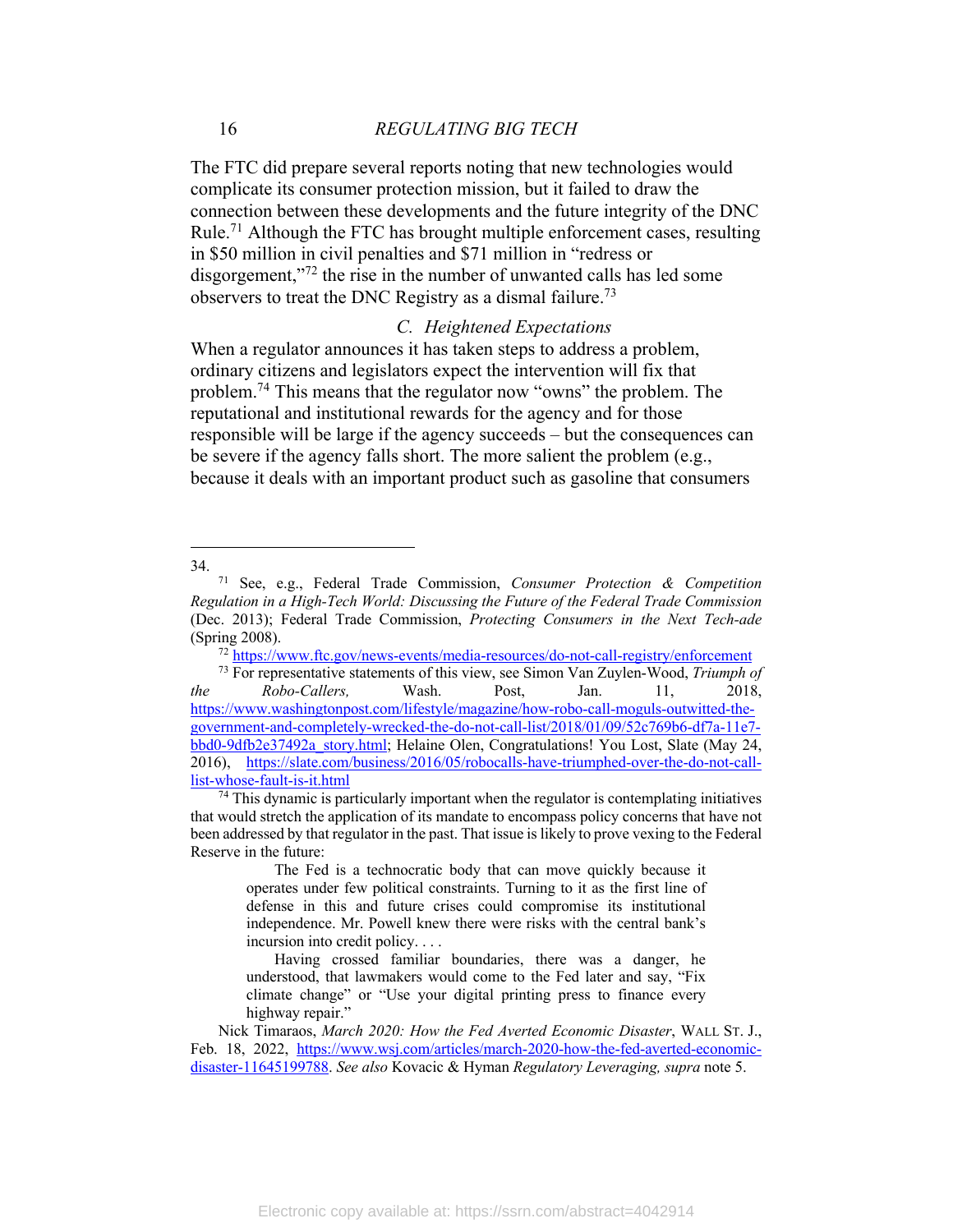purchase frequently), the greater the reputational damage that comes with a perceived failure to solve it.

Consider the investigations by the U.K.'s CMA of the energy and commercial banking sectors in the early 2010s. The announcement of these investigations created predictable expectations: i.e., that the CMA's intervention would reduce consumers' costs for energy and commercial banking. After an extensive investigation, the CMA imposed a targeted set of reforms to address problematic conduct that its research had uncovered.75 However, many observers had hoped for a "big bang" package of remedies (e.g., restructuring of the entire industry -- the sort of structural relief now proposed by some Big Tech critics). The dashing of expectations led to recriminations, and charges that the CMA's approach was timid and inadequate. <sup>76</sup> Had expectations not been raised in the first instance, the CMA would not have been criticized for failing to deliver. One also can ask whether the CMA was unwise to initiate two highly ambitious and visible investigations at roughly the same time – in effect, starting two matters for which the failure to satisfy expectations of a dramatic "cure" posed serious reputational risks for the agency.

Of course, expectations are also influenced by evidence of performance, or the lack thereof. For some interventions, citizens have little ability to observe or evaluate the effectiveness of government agency action. If the FTC blocks a merger of two producers of an intermediate input for an industrial process, the impact of the intervention will likely be hard to detect and may be invisible. The DNC Rule is different; either the unwanted calls disappear, or they do not.

It is not just ordinary citizens whose expectations are elevated. The success of the DNC Rule resulted in dramatically raised Congressional expectations. It was as if NASA's success in getting to the Moon was immediately met with, "ok, how soon can you get us to Mars?" Influential members of Congress concluded that the FTC would be able to solve all future problems using similar strategies. Congressional pressure for "do not spam" and "do not track" was the predictable result – even though neither of those were likely to work out as Congress expected, even without taking account of technological adaptation. <sup>77</sup> When the FTC made it clear that "do

<sup>75</sup> Competition & Markets Authority, *Retail Banking and Market Investigation -- Final Report* (Aug. 8, 2016); Competition & Markets Authority, *Energy Market Investigation – Final Report* (June 24, 2016).

<sup>76</sup> Jill Treanor, *Watchdog demands banking overhaul to save customers money*, THE GUARDIAN, Aug. 9, 2016; Hulya Dagdeviren, *Energy market investigation a let down for consumers paying more for power*, THE CONVERSATION, June 27, 2016.

<sup>77</sup> https://www.computerworld.com/article/2565578/ftc-won-t-create-do-not-spam-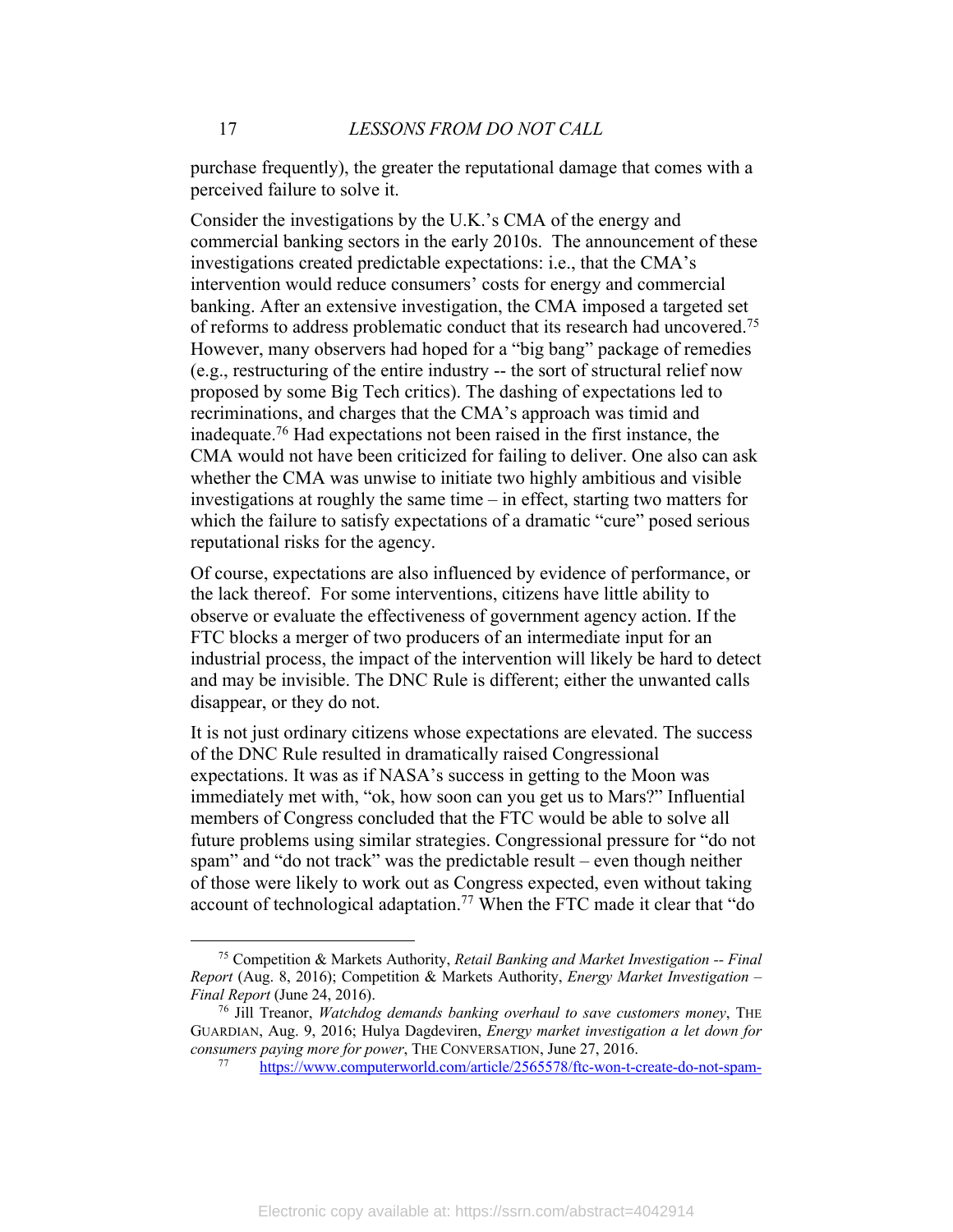not spam" and "do not track" were unlikely to work out well, Congressional disappointment was higher than it would have been in the absence of the raised expectations created by the FTC's earlier success with the DNC Rule.

#### V. LESSONS FOR BIG TECH RULEMAKING

The DNC Rule was successful because everything that was required (including innovative leadership, experience with rulemaking, careful preparation, partnership with the FCC, political support, and no shortage of luck in handling the resulting litigation) came together at one point in time. However, success led to heightened expectations – and technological developments created a game of regulatory Whac-A-Mole that the FTC wasn't ready to play. What are the lessons of this initiative – which was successful until it wasn't -- for the regulation of Big Tech?

*A. Learn From Past Successes (And Failures)* Successful institutions (whether public or private) learn from the past. When agency leaders evaluate policy initiatives with a historical lens, they can more readily anticipate problems with their proposed strategy -- and develop solutions.<sup>78</sup> "Thinking in time" is a powerful tool for agency personnel who want to do better. <sup>79</sup> Those who hope to master "the regulatory craft" can get a head start by learning from the successes and failures of their predecessors, not just within the same agency, but also across agencies and jurisdictions. 80

Learning from the experiences of others is even more important when a proposed initiative departs from the established models. Learning should also cover the full range of prior agency performance, ranging from runaway successes (the proverbial grand-slam) to programs that have generated mixed results (which strikes us as an accurate description of the FTC's DNC rule, viewed from the vantage point of 2022) to out-and-out failures. Agency personnel should evaluate the factors that were associated with all three of these outcomes. Did the agency lose a case because its theory was bad – or because it didn't field the right team to argue the case?<sup>81</sup> Did the agency have the capacity/bandwidth to optimally manage its litigation portfolio? Might the agency have done better by focusing on fewer cases and doing a better job on each of them? Did the agency lose because the court was relying on flawed empirical assumptions, and how can the agency

#### list.html

<sup>78</sup> RICHARD E. NEUSTADT & ERNEST R. MAY, THINKING IN TIME (1987).

<sup>79</sup> Id. at 270.

<sup>80</sup> Malcolm K. Sparrow, THE REGULATORY CRAFT (2000).

<sup>81</sup> Kovacic & Hyman, *Consume or Invest, supra* note 5.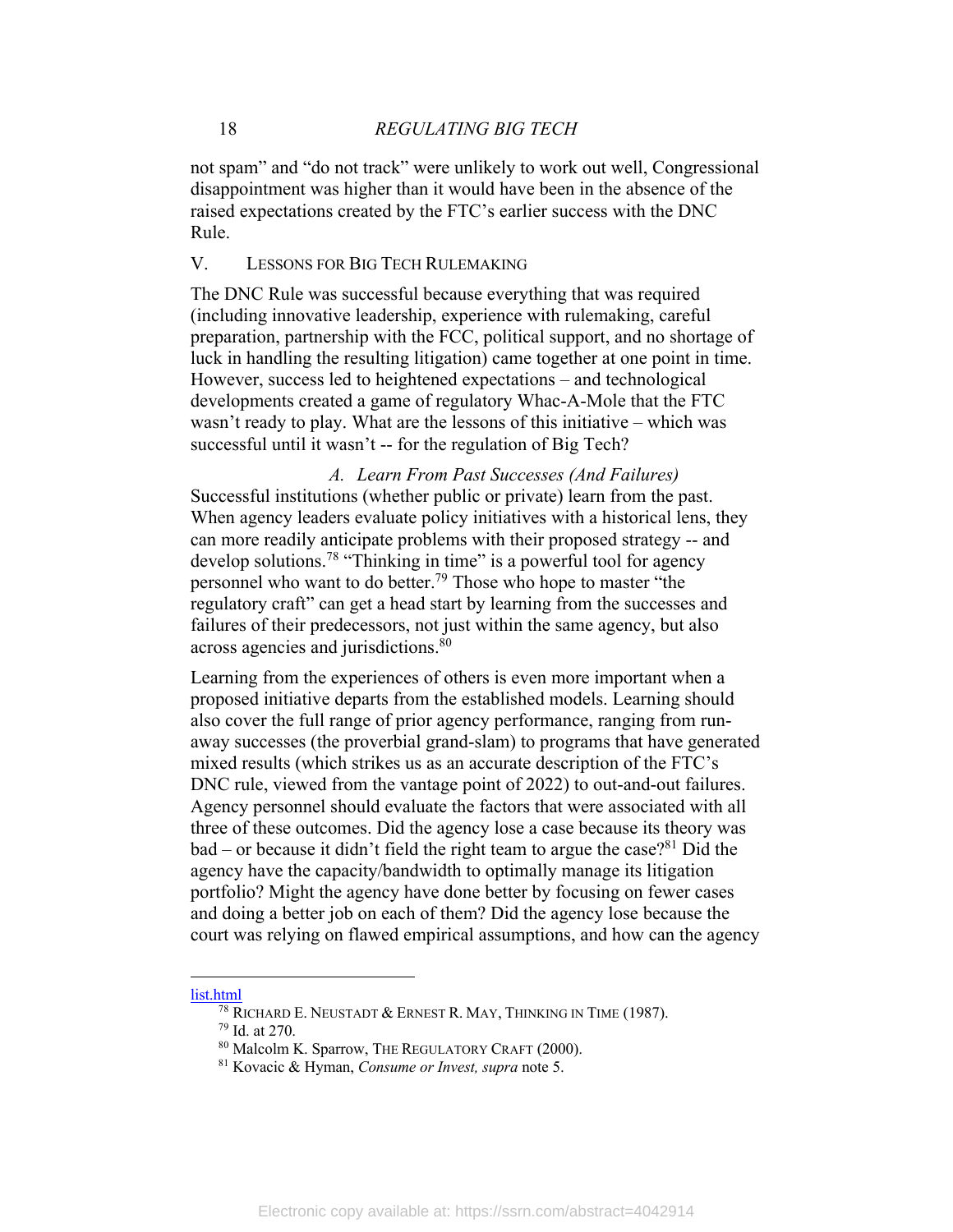#### 19 *LESSONS FROM DO NOT CALL*

rebut those assumptions in the next piece of litigation? Similar questions should apply to the full range of formal rulemaking and guidance.

Viewed from this perspective, the study of partially successful and failed initiatives generates valuable insight on how to do better the next time. This is similar to the ways in which Morbidity and Mortality (M&M) rounds are a critical learning device for physicians.<sup>82</sup>

Although we have focused on the importance of learning from past efforts by the FTC and DOJ, it is important to recognize that many other regulators – state, federal, and foreign – may have useful insights to share. In an ideal policymaking environment, regulators within and across jurisdictions would engage in continuous cycle that consists of testing specific regulatory measures, evaluating outcomes, and making refinements based on lessons derived from the evaluation process. Cooperation ensures that individual agencies are not working in isolation but instead benefit from knowledge acquired across a wide range of institutions.

Finally, all of these considerations have particular significance when we are in the midst of a global campaign to regulate Big Tech. The regulatory mechanisms that are being developed and deployed are still under construction – meaning the entire process is inherently experimental. None of the jurisdictions pursing these measures can be confident that they have the "right" policy solution. Design variation across jurisdictions will permit the testing of alternatives and allow for convergence on superior techniques – as long as there is ongoing ex post assessment and updating. Methods for assessment should be built into the regulatory framework from the beginning, rather than bolted on after implementation is well underway. Stated differently, once the plane is in the air, it is too late to add the instrument panel that will ensure a safe landing.<sup>83</sup>

#### *B. Get the Right Team in Place*

In sports, having the right team is critical. Consider the Baltimore Orioles circa 1966. The Orioles had flirted with excellence for several years, but it never delivered. The addition of Frank Robinson (HOF, 1982) following a trade with the Cincinnati Reds in December, 1965, was transformational.

<sup>82</sup> CHARLES BOSK, FORGIVE AND REMEMBER (1988).

<sup>&</sup>lt;sup>83</sup> In fairness, EDS made a memorable commercial in 2000 suggesting that with the right expertise, one could build a plane in the air. *See* https://adland.tv/adnews/eds-airplane-2000- 060-usa. *See also* Ruth Walker, 'Build the plane while you're flying it,' Christian Science Monitor, Mar. 24, 2016, https://www.csmonitor.com/The-Culture/The-Home-Forum/2016/0324/Build-the-plane-while-you-re-flying-it. But, we doubt the FAA would approve such a strategy, nor would any airline accept a plan built under such circumstances.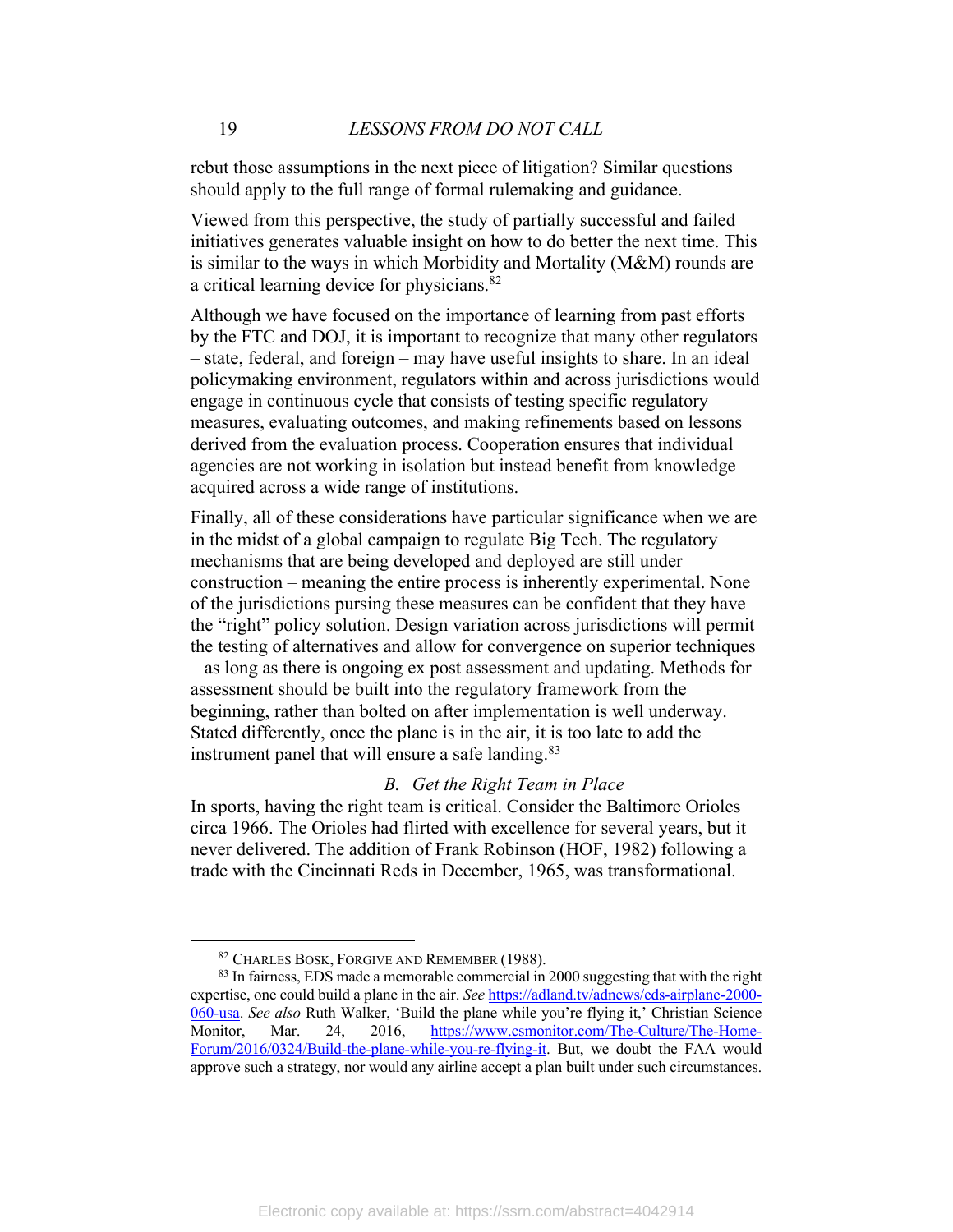The Orioles won the American League pennant (its first since 1944), and then swept the Dodgers in four games to win their first-ever World Series.

In an interview after Robinson's death, Jim Palmer (HOF, 1990), recounted seeing Robinson at Orioles spring training in 1966:

I still remember the first time I ever saw him swing a bat. . . I'm sitting next to Dick Hall on the bench, and Frank had come to Baltimore to look for housing and then he come to spring training, so he's a little bit late, we're playing the inter-squad game at Miami stadium, and [Steve] Cosgrove throws him one of these perfect curve balls, down and away, and he gets out on his front foot, but he keeps his hands back and hits it off the chalk line for a double, and I turned to Dick Hall and I said "I think we just won the pennant."84

A similar dynamic applies to public agencies. As noted previously, the DNC Rule faced political headwinds – plus two separate bet-your-agency pieces of litigation in unfavorable fora. Assembling the right team was a critical component in addressing these challenges – and the complexities and difficulties of regulating Big Tech are much harder. The telemarketing industry was well funded and was reasonably politically connected, but it was a molehill compared to the Mt. Everest scale, wealth, and sophistication of Big Tech. Each of the four Big Tech companies has a major lobbying presence in D.C., and all four are veterans of past antitrust litigation. They have already retained the best antitrust lawyers available and thrown money at academics and other commentators -- all as battle space preparation for the coming fight.

To be competitive, the responsible agencies will need to pull together an "A team" of lawyers, economists, and technologists, and assign them to work only on Big Tech for an extended period of time. That assignment is harder than it sounds, because most agencies face capacity and capability constraints that limit their ability to perform the tasks *they are currently handling* – let alone taking on an entirely new flagship initiative like the regulation of Big Tech.

By way of (unfavorable) comparison, the UK's CMA has a large dedicated Data, Technology & Analytics (DaTA) team.<sup>85</sup> This is what a regulator with a real commitment to understanding technological phenomena and performing state-of-the-art data analytics looks like. Regulating Big Tech is

<sup>84</sup> https://www.facebook.com/MASNOrioles/videos/jim-palmer-on-the-legacy-offrank-robinson/2437970176276134/. 85 https://competitionandmarkets.blog.gov.uk/2019/05/28/the-cma-data-unit-were-

growing/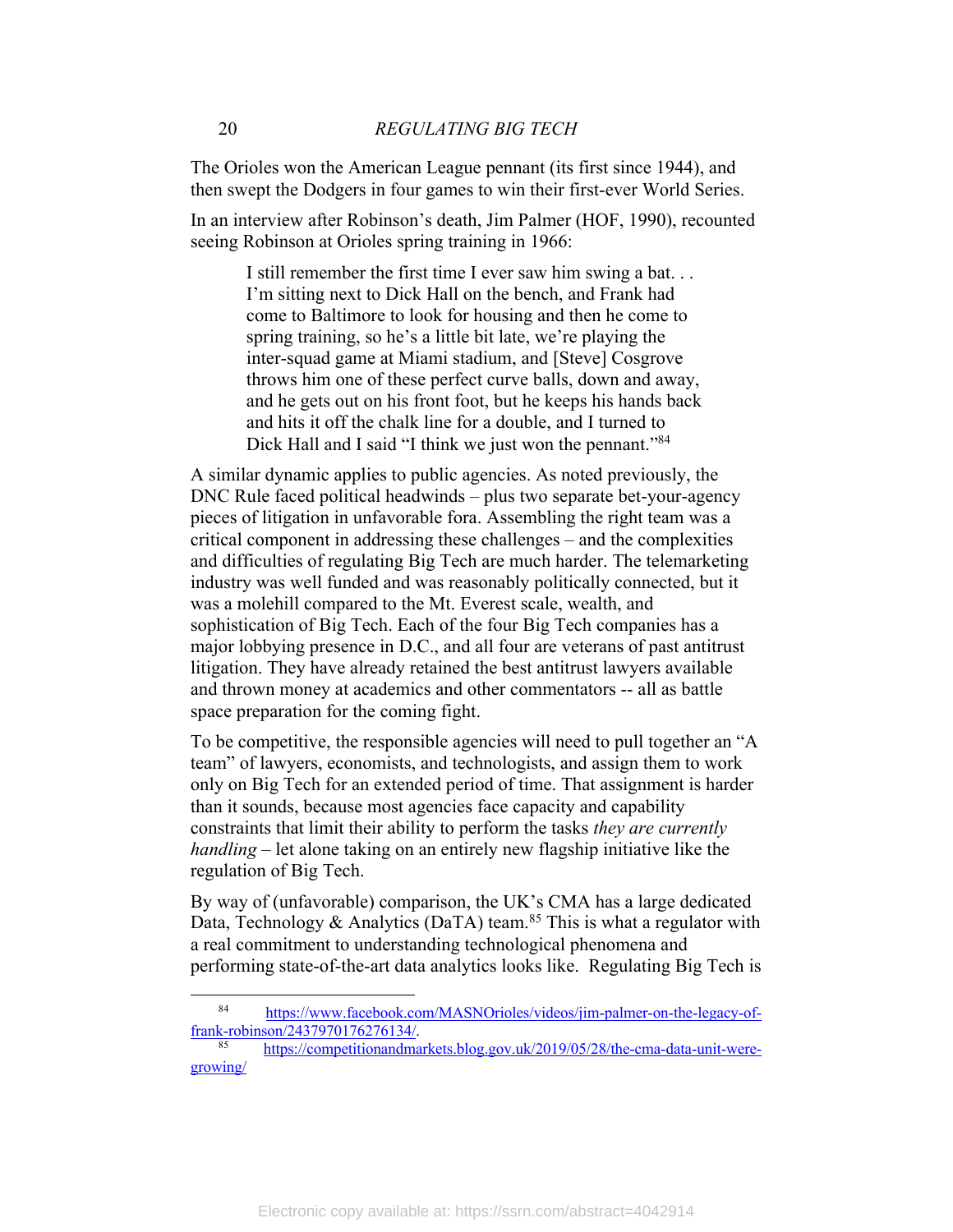not a case where "fake it until you make it" will work. Any attempt to regulate Big Tech with ex ante rules requires regulators to ensure their actual capabilities match their announced commitments.

#### *C. Manage Expectations*

As noted previously, heightened expectations can lead to disappointment and disillusion. By lowering expectations – by "under-promising," those responsible will buy themselves time and breathing room so they can "overdeliver." Although it is tempting to point to the bleachers and swing for the fences,<sup>86</sup> the goal for the agency should be to "get on base" – which means not biting off more than the agency can successfully defend in terms of the scope of the ex ante rules, and then racking up some quick successes.<sup>87</sup>

Unfortunately, some prominent New Brandeisians have gone out of their way to create unrealistic expectations. On several occasions, Professor Tim Wu has claimed that winning sweeping antitrust lawsuits against exceptionally well financed opponents is "easy." For example, in 2018, Wu was quoted as follows: "'if you took a hard look at the acquisition of WhatsApp and Instagram, the argument that the effects of those acquisitions have been anticompetitive would be easy to prove for a number of reasons,' says Wu. And breaking up the company wouldn't be hard, he says."<sup>88</sup> Similarly, in 2020, after the FTC and 40 states sued Facebook, Professor Wu asserted "this is straightforward and an easy case."<sup>89</sup> Although Wu thought the case against Facebook would be "smooth sailing," other commentators were less sanguine, highlighting all the difficulties that lay ahead.<sup>90</sup> One of those difficulties materialized roughly six months later, when the case was dismissed for failing to allege a necessary element of a monopolization.<sup>91</sup> Although the FTC refiled its case, and the amended pleading survived a motion to dismiss, this was still not an auspicious start. More broadly, this episode makes clear that despite his brief tenure at the

<sup>86</sup> We refer of course, to Babe Ruth, playing the Chicago Cubs in game 3 of the 1937 World Series. *See* Chris Landers, *True or False? The Babe Called His Shot,* Feb. 6, 2020, https://www.mlb.com/news/did-babe-ruth-call-his-shot

<sup>87</sup> Moneyball, *He Gets on Base Scene,* https://www.youtube.com/watch?v=PlKDQqKh03Y. 88 Nilay Patel, *Its Time to Break Up Facebook,* The Verge, Sep. 4, 2018,

https://www.theverge.com/2018/9/4/17816572/tim-wu-facebook-regulation-interviewcurse-of-bigness-antitrust

<sup>89</sup> Mike Isaac & Cecilia Kang, *'It's Hard to Prove': Why Antitrust Suits Against Facebook Face Hurdles,* N.Y. Times, Dec. 10, 2020, https://www.nytimes.com/2020/12/10/technology/facebook-antitrust-suits-hurdles.html.<br><sup>90</sup> Id. <sup>91</sup> Salvador Rodriguez, Judge dismisses FTC and state antitrust complaints against

Facebook, CNBC, https://www.cnbc.com/2021/06/28/judge-dismisses-ftc-antitrustcomplaint-against-facebook.html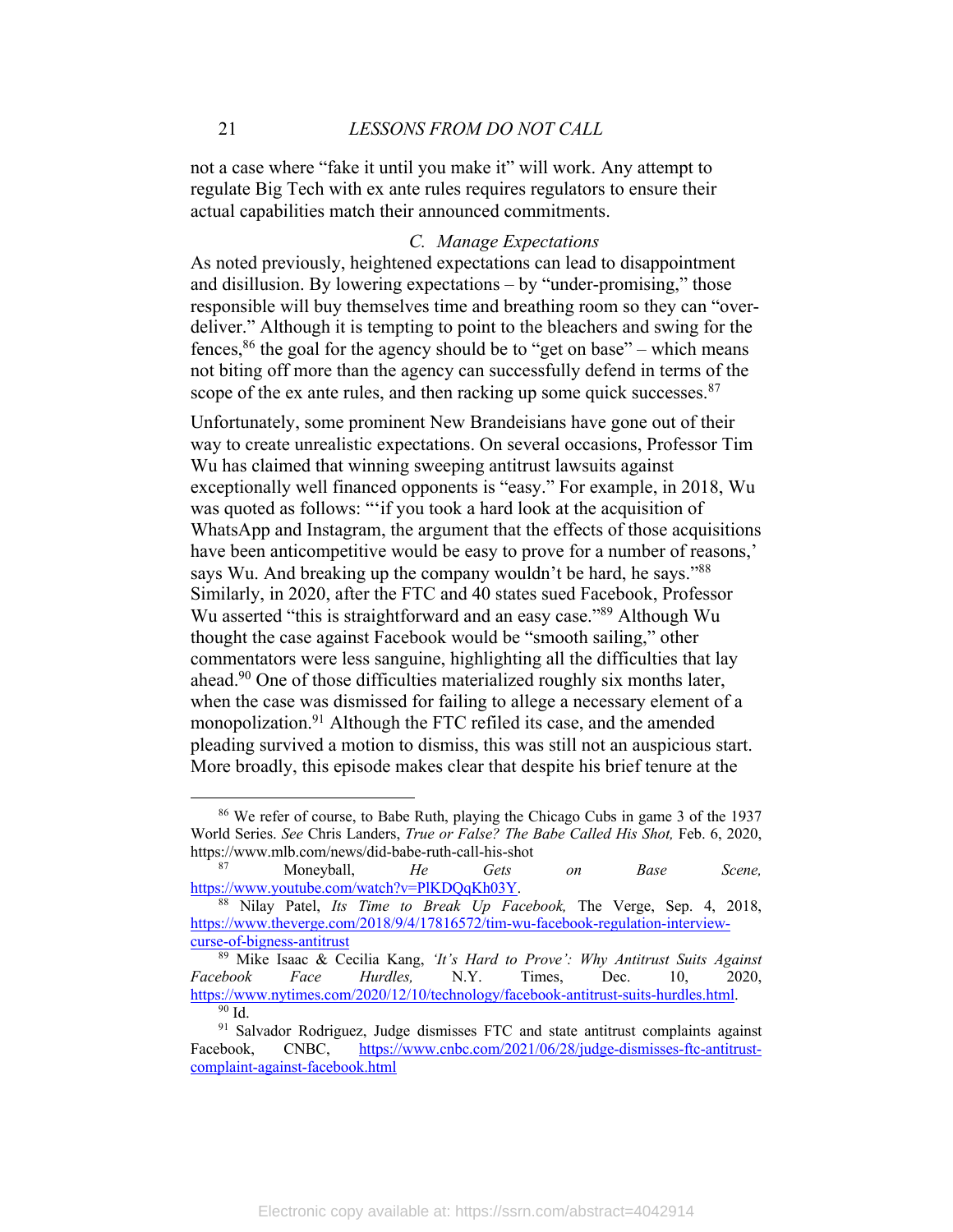FTC, Professor Wu severely underestimates the difficulty of winning a monopolization case. Once you leave the realm of conduct that fits squarely in the zone of per se illegality, nothing is ever "easy."

In fairness, FTC Chairman Khan has been more circumspect, particularly in her statements since becoming the agency's chair in June 2021.<sup>92</sup> But, more needs to be done to manage (by which we mean lower) expectations.

#### *D. You're Gonna Need A Bigger Boat*

In any endeavor, success requires tools equal to the task. In the classic film thriller *Jaws*, a 25-foot great white shark terrorizes the seaside community of Amity Island. Three men (Brody (the local sheriff), Quint (a professional shark hunter), and Hooper (an oceanographer)) set out in a boat to hunt for the shark. In the most memorable scene in the movie, Brody is tossing chum into the ocean when the shark suddenly emerges from the water and displays its massive jaws. Visibly shaken, Brody backs away from the stern and finds Quint – whom he tells "You're gonna need a bigger boat."93

To fulfill their policy aims for Big Tech, regulators are going to need a bigger boat as well – either in the form of better tools, or in a different approach to using the tools they already possess. The existing antitrust toolkit suffers from several weaknesses. The first problem is delay. Antitrust litigation against Big Tech will take years.<sup>94</sup> A process that yields remedial results in the middle of this decade or later is ill-suited to a sector marked by extraordinary dynamism.

The second problem is that the current doctrinal framework is hostile to the claims advanced by the New Brandeisians. Since the late 1970s, Supreme Court decisions interpreting Section 2 of the Sherman Act have imposed few limits on the discretion of dominant firms.<sup>95</sup> Antitrust enforcers will face an uphill battle persuading judges to abandon or limit this extensive body of precedent.

A third problem is the scope of the harms that enforcers are trying to address. Much of the conduct of Big Tech targeted by the New Brandeisians implicates policy domains outside of antitrust -- including consumer

<sup>&</sup>lt;sup>92</sup> Federal Trade Commission Chair Lina Khan Speaks Exclusively with Andrew Ross Sorkin and Kara Swisher Live from Washington, D.C., CNBC, Jan. 19, 2022, https://www.cnbc.com/2022/01/19/cnbc-transcript-federal-trade-commission-chair-linakhan-speaks-exclusively-with-andrew-ross-sorkin-and-kara-swisher-live-from-washingtondc-today.html

<sup>93</sup> *Jaws* (Universal Films, 1975) (directed by Steven Spielberg; screenplay by Peter Benchley and Carl Gottlieb). See *The "You're Gonna Need a Bigger Boat" Scene from Jaws (1975),* https://www.youtube.com/watch?v=6\_jmONl1pls

<sup>&</sup>lt;sup>94</sup> See *supra* notes 25-27 and accompanying text.

<sup>&</sup>lt;sup>95</sup> Gavil et al, ANTITRUST LAW IN PERSPECTIVE, supra, at 441-677.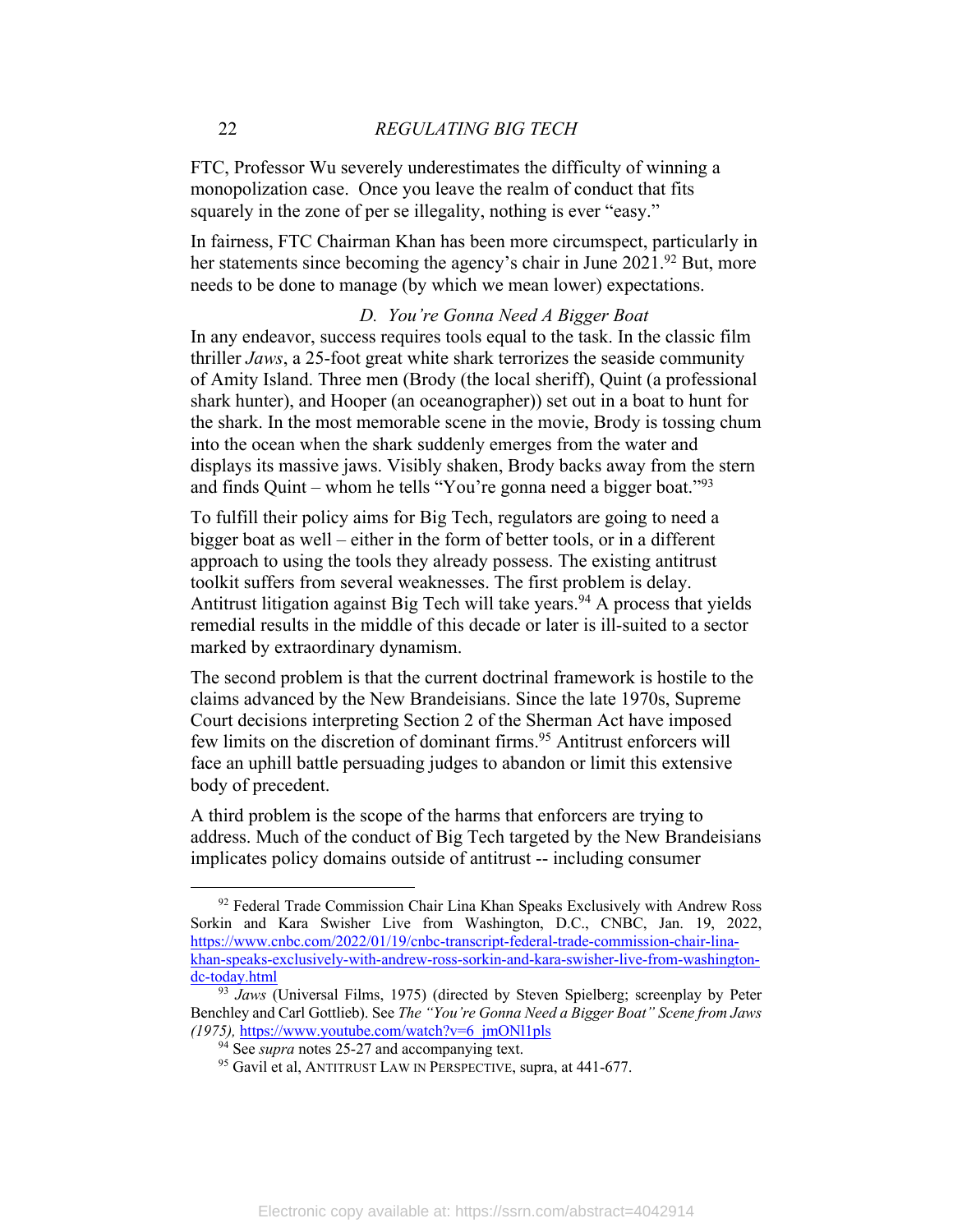protection and privacy. That means that existing antitrust doctrine is often a poor fit with the underlying problem. When the FTC confronted this problem developing the DNC Rule, it switched theories, rather than try to jam a square peg into a round hole.

For the New Brandeisians, switching theories will mean creating an ex ante regulatory framework that incorporates antitrust doctrine plus consumer protection and privacy – in the same way that the FTC focused on "abusive" behavior, rather than deception or unfairness in developing the DNC Rule. However, the FTC could rely on the Telemarketing Act as a basis for the DNC Rule, while it is far less clear that Congress has authorized the FTC to develop ex ante rules based on competition policy considerations.

Almost fifty years ago, the D.C. Circuit Court of Appeals upheld the authority of the FTC to promulgate substantive competition rules in *Petroleum Refiners,* a case involving mandatory posting of octane ratings on gasoline pumps.96 Two prominent New Brandeisians (Chairman Khan and Rohit Chopra, former FTC Commissioner, and new head of the CFPB) have argued that the *Petroleum Refiners* makes it clear that the FTC can use rulemaking to regulate Big Tech without seeking additional authority from Congress.<sup>97</sup>

However, the matter is far from clear. Since the D.C. Circuit upheld the "Octane Rule" in 1973, the FTC has never promulgated additional competition rules, although it considered doing so in connection with the infamous KidVid initiative.98 And the analysis in *Petroleum Refiners* is a free-wheeling (if not completely off-road) analysis of the FTC's authority. Prominent administrative law experts have argued that federal courts (and particularly the Supreme Court) are unlikely to endorse *Petroleum Refiners'* generous and creative interpretation of the Commission's authority under Section  $6(g)$ .<sup>99</sup> Any attempt to build a new set of ex ante rules for Big Tech on the FTC's existing authority is asking for trouble – particularly given the certainty of litigation. Express Congressional authorization to promulgate

Electronic copy available at: https://ssrn.com/abstract=4042914

<sup>96</sup> *National Petroleum Refiners Association v. FTC,* 482 F.2d 672 (D.C. Cir. 1973).

<sup>97</sup> Rohit Chopra & Lina M. Khan, *The Case for "Unfair Methods of Competition" Rulemaking*, 87 U. CHI. L. REV. <sup>357</sup> (2020). 98 Tracey Westen, *Government Regulation of Food Marketing to Children: The Federal* 

*Trade Commission and the Kid-Vid Controversy,* 39 Loy. L.A. L. Rev. 79 (2006).

<sup>99</sup> Richard L. Pierce, Jr., *Can the Federal Trade Commission Use Rulemaking to Change Antitrust Law* (Jan. 2022), https://administrativestate.gmu.edu/wpcontent/uploads/sites/29/2021/12/FTC-Pierce-FINAL.pdf. *See also* Thomas W. Merrill & Kathryn T. Watts, *Agency Rules with the Force of Law: The Original Convention,* 116 HARV. L. REV. 46 (2002) and William E. Kovacic, *AMG Aftershocks*, THE REGULATORY REVIEW (July 26, 2021), at https://www.theregreview.org/2021/07/26/kovacic-amg-aftershocks/.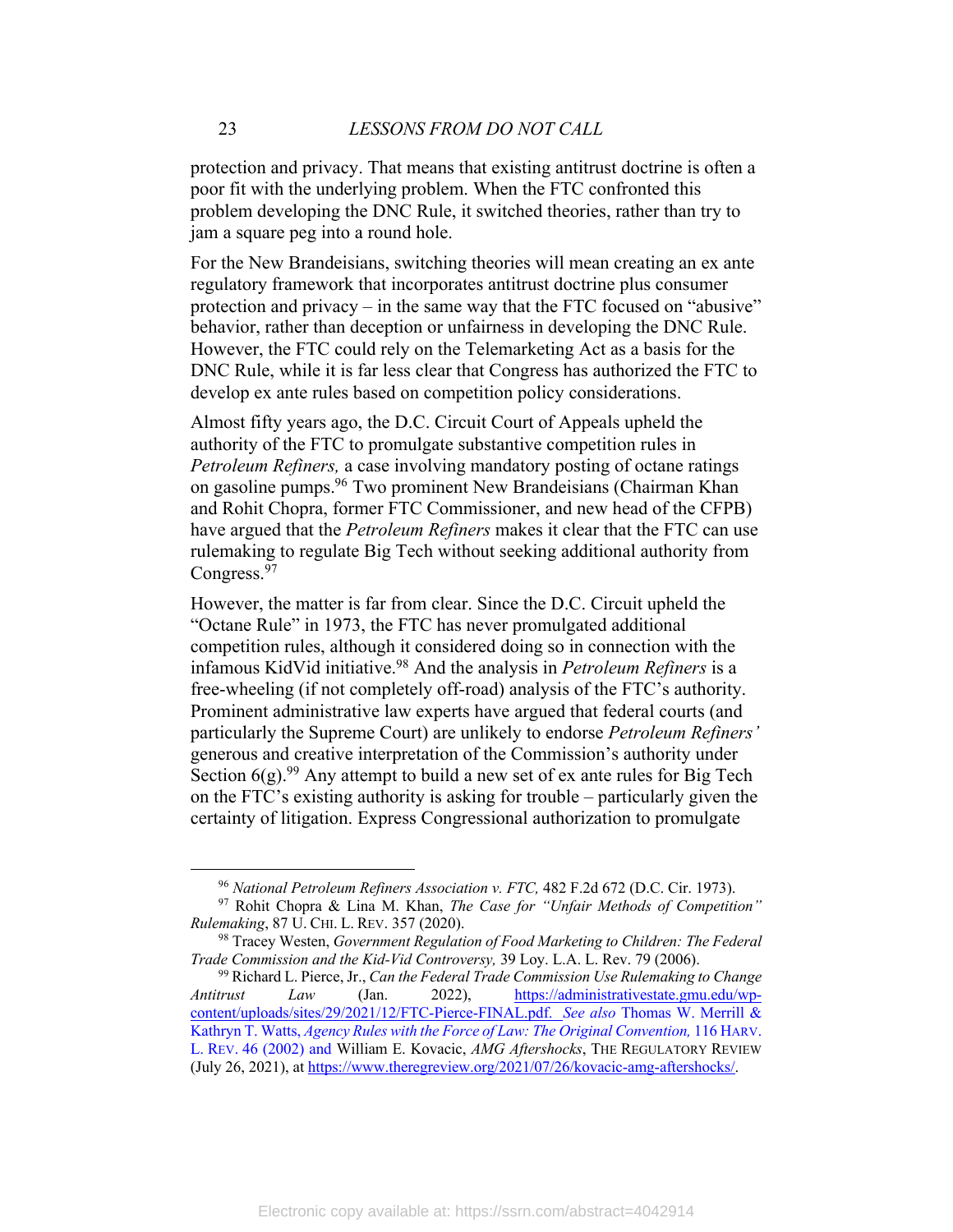substantive competition rules is the bigger boat the New Brandeisians should procure before setting sail.

*E. Expect Litigation – and Adaptive Responses* Big Tech will not roll over and play dead. Instead, they will vigorously challenge the ex ante rules, whatever their substantive content. Knowing that litigation is certain, those responsible should engage with Big Tech while the rules are being developed. This will give the agencies more insight into likely grounds of attack – and allow it to build in defenses (where feasible), rather than be forced to play defense on a weaker hand. More broadly, ex ante public consultation will give those responsible for developing the rules greater understanding of how they can maximize their prospects for success and address the criticisms that inevitably will be forthcoming from the courts and legislators.

What about adaptive response? For understandable reasons, regulators are focused on the problem in front of them. That means that they are likely to discount (or ignore entirely) the problem of adaptive response. The short tenure of most agency heads means that they are likely to believe that adaptive response is a problem for another day – whose consequences will fall on the next person to head the agency.<sup>100</sup> That approach is short-sighted – but it is fully consistent with the advice most agency heads receive, to focus on the "low-hanging fruit."101

However, it is a certainty that even the dumbest of covered firms will take steps to adapt to any set of regulatory commands and will do their best to circumvent them – and no one has ever accused Big Tech of being dumb. This dynamic places considerable pressure on the responsible agency's technology team to anticipate possible paths of adaptation and bypass. This dynamism means that agencies must invest in their own technologists – and be prepared to make constant fine (and not so fine) adjustments to the rules as the industry responds to each round of regulation and regulatory revision. When it comes to Big Tech, regulators must be as adaptive and flexible as the firms they are regulating.

#### *F. Hunt in Packs*

When launching a regulatory assault, there is strength in numbers. A company facing a multi-jurisdictional assault may sue for peace on terms

<sup>&</sup>lt;sup>100</sup> In the corporate setting, the analogous situation is known as "outrunning your mistakes." Richard Jackall, Moral Mazes: The World of Corporate Managers (1988). 101 William E. Kovacic, *Rating the Competition Agencies:What Constitutes Good* 

*Performance?,* 16 Geo. Mason L. Rev. 903, 922 (2009) ("It is a common aphorism in Washington that agency leaders should begin by picking the low-hanging fruit. . . . What is missing in the lexicon of Washington policymaking is an exhortation to plant the trees that, in future years, yield the fruit.")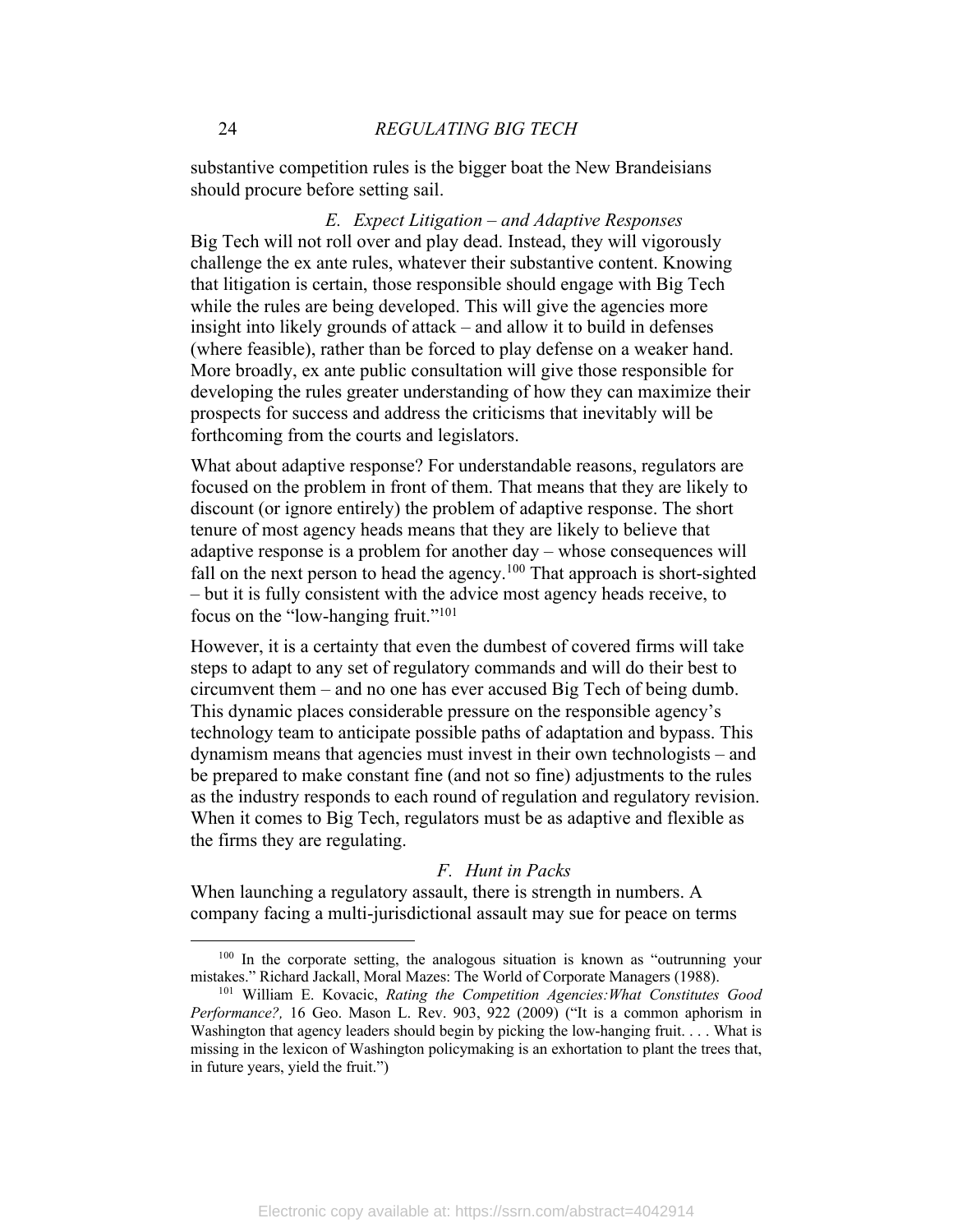that are more favorable than if they were litigating the same cases seriatim. A company facing multiple adversaries, each suing on different legal theories, and each seeking independent recoveries/remedies will find their resources stretched and they may make mistakes that a company facing a single regulator would never make.

We have already noted that Big Tech is facing antitrust and privacy-related litigation in multiple jurisdictions. We have also noted the interest of foreign authorities in using new statutory authority (including the E.U.'s Digital Markets Act) and new task forces (including the U.K.'s Digital Markets Unit) to go after Big Tech. And the recent executive order on promoting competition clearly recognizes the importance of inter-agency cooperation, since it advises agencies with related policy functions to work more closely together.<sup>102</sup>

Although the relevant U.S. agencies could certainly go it alone, they are likely to do better if they coordinate their efforts with others engaged in the same campaign. There is a reason why wolves hunt in packs – especially when targeting big game.

#### VI. BARRIERS FOR AGENCIES THAT WANT TO LEARN FROM THE PAST

Government agencies often fail to capture the benefits of "thinking in time."<sup>103</sup> The first difficulty is that institutional incentives often discourage agencies from investing in retrospection. Ex post reviews that reveal problems weaken the agency's image -- reducing Congressional willingness to fund the agency at its current levels – and weakening the agency's hand in dealing with adversaries in court.

Second, agency management have their own strong incentives to prioritize the prosecution of new cases and the preparation of new rules. Bringing new cases and announcing new rulemaking projects bring favorable headlines. The diversion of resources into ex post evaluation of earlier cases and rules is likely to be viewed as academic navel-gazing. <sup>104</sup> The complexities of conducting a well-designed ex post study may also be beyond the expertise of the agency -- reinforcing the assumption that such evaluation constitutes an extravagant waste of resources. 105

Management succession also complicates the ability of an agency to learn from the past. New management will either have no interest in rehashing the

Electronic copy available at: https://ssrn.com/abstract=4042914

<sup>&</sup>lt;sup>102</sup> See supra note 78, and accompanying text.

<sup>103</sup> William E. Kovacic, *Keeping Score: Improving the Positive Foundations for Antitrust Policy*, 23 U. PA. J. BUS. L. 49, 74-79 (2020).

<sup>104</sup> William E. Kovacic, *Using Ex Post Evaluations to Improve the Performance of Competition Policy Authorities,* 31 J. Corp. L. 503 (2006).

 $105$  Id.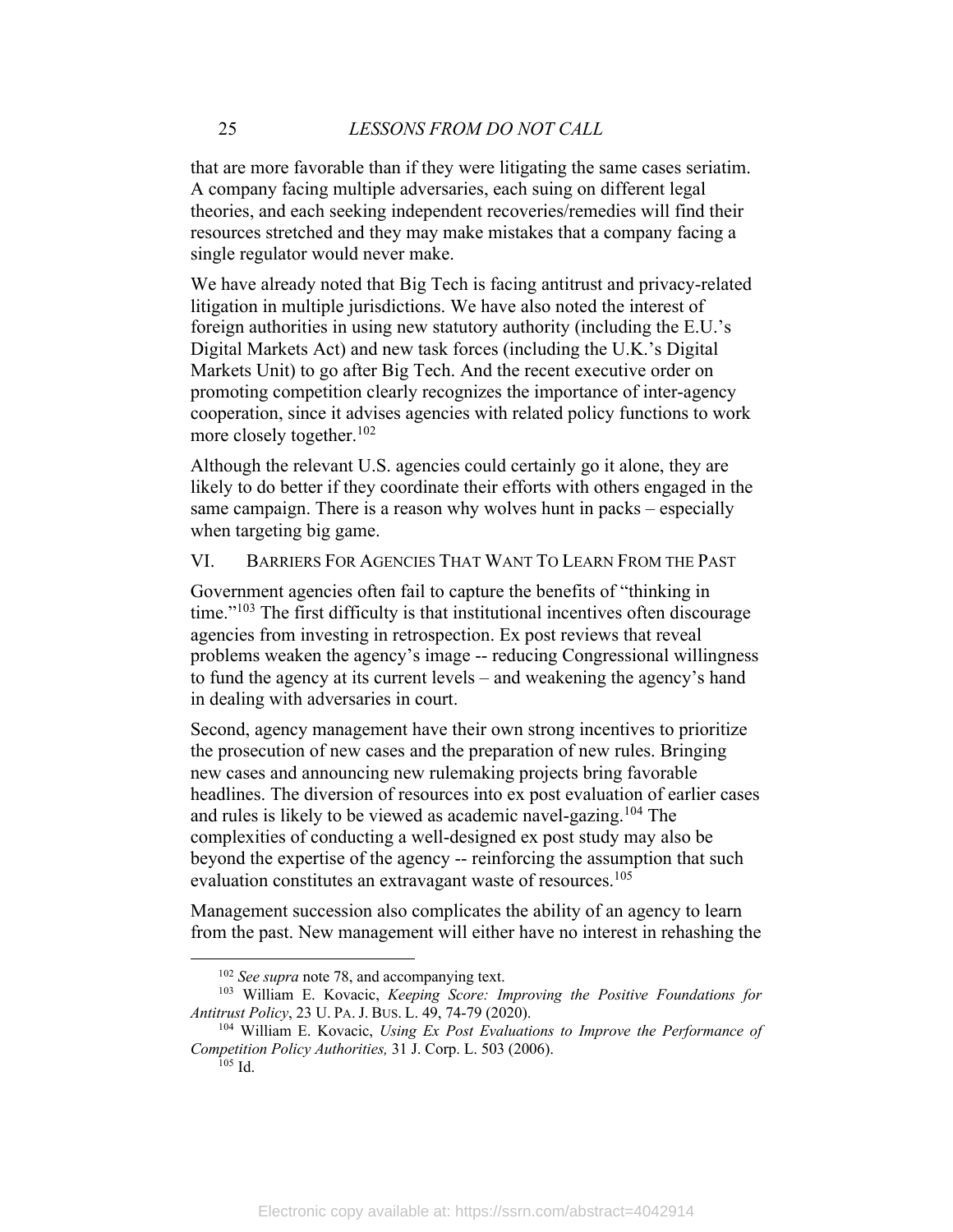policies of their predecessors – or may seek to use ex post reviews to embarrass those who are no longer around to defend their decisions. In the former case, the ex post review will never be conducted. In the latter case, the ex post review will be viewed (both internally and externally) as a hatchet job – limiting the possibility of using the process for learning or improving agency performance.

Alternatively, new management may have gotten their positions by arguing the agency needs to be transformed to perform its assigned tasks.<sup>106</sup> Viewed from this perspective, there is nothing to be learned from the past – since everything that preceded the arrival of new management was an unmitigated disaster. As it happens, a significant body of recent commentary has taken exactly that view.<sup>107</sup> And, as we have noted previously, prominent contributors to that literature now occupy key positions in entities that will be involved in developing ex ante regulations for Big Tech.<sup>108</sup>

Does it seem likely these individuals will be inclined to instruct others to study the past performance of the FTC and the DOJ Antitrust Division when they ascended to prominence by assailing the performance of these same agencies? It does not take an expert in human psychology or an astute student of public administration to recognize such instructions are unlikely to be forthcoming unless those responsible for these disaster narratives are willing to publicly "walk back" their prior criticisms. Anyone want to place a bet on that happening? $109$ 

In an influential book, Professor Haidt noted how morality simultaneously "binds and blinds."<sup>110</sup> Here, the narrative that enabled the New Brandeisians to achieve power (by binding them together into a cohesive movement) also blinds them to the steps they will need to take to successfully implement their vision.

#### VII. CONCLUSION

Regulatory failure is a policy perennial – and bad implementation is often the cause.111 Our case study of the FTC's DNC Rule provides several

<sup>106</sup> Hyman & Kovacic, *Can't Anyone Here Play This Game? supra* note 5. *See also supra* note 15, and accompanying text.

<sup>107</sup> Kovacic, *Root and Branch Reconstruction, supra* note 12. 108 *See also* note 18.

<sup>&</sup>lt;sup>109</sup> In the words of John Kenneth Galbraith, "faced with the choice between changing one's mind and proving that there is no need to do so, almost everyone gets busy on the proof." JOHN KENNETH GALBRAITH, A CONTEMPORARY GUIDE TO ECONOMICS, PEACE, AND LAUGHTER 50 (1971).

<sup>110</sup> JONATHAN HAIDT, THE RIGHTEOUS MIND: WHY GOOD PEOPLE ARE DIVIDED BY POLITICS AND RELIGION (2012)

<sup>111</sup> Neustadt & May, THINKING IN TIME, *supra* note 78, at 270; Robbie Waters Robichau & Laurence E. Lynn Jr., *The Implementation of Public Policy: Still the Missing Link,* 37